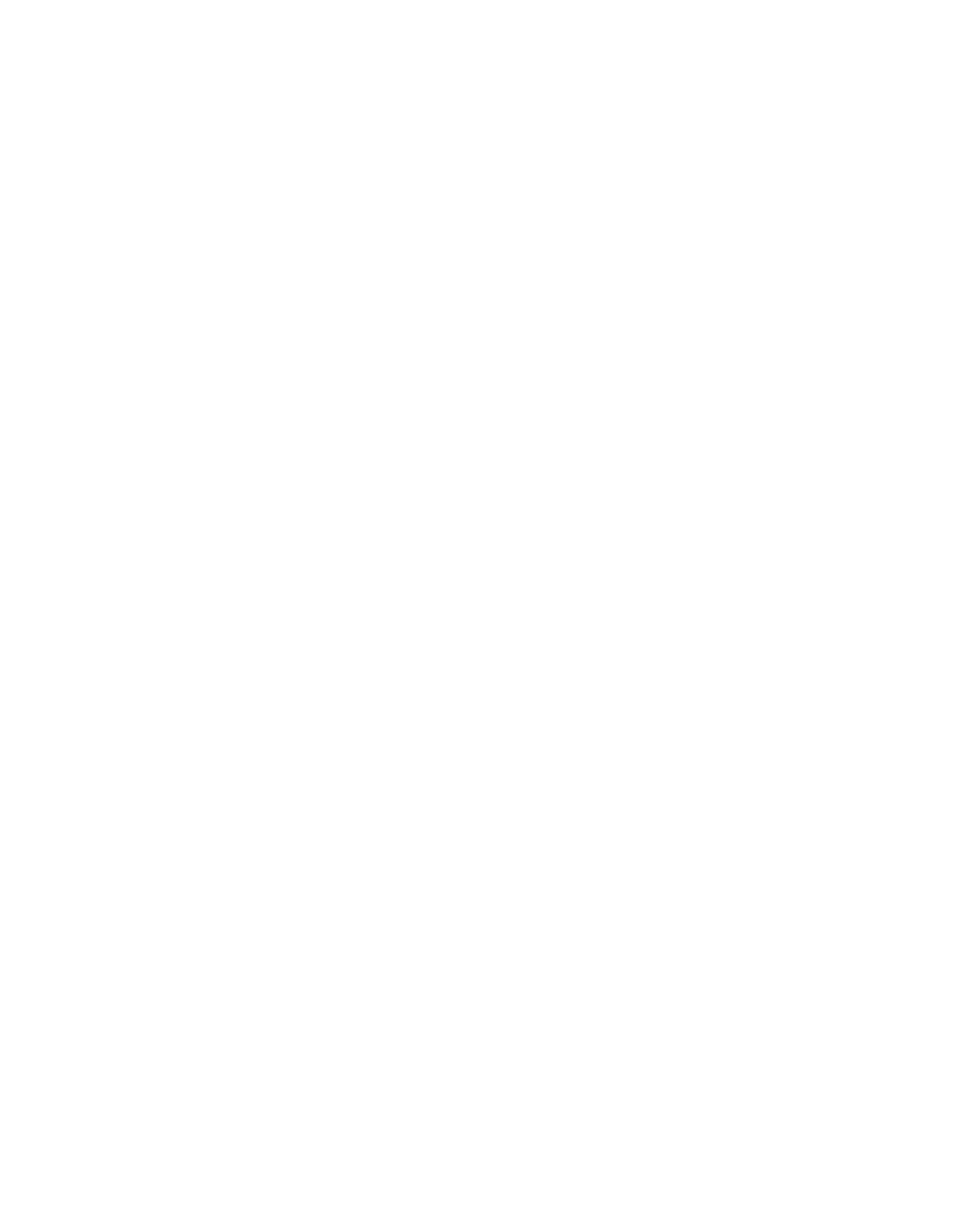

### **Office of the State Auditor Financial and Compliance Division Investigations Law Enforcement Division Performance Audit Division Property Division**

A legally mandated account of misappropriated or misspent public funds and the actions taken by the Office of the State Auditor for their recovery and their return to the appropriate entities in Fiscal Year 2015.

## AUDIT EXCEPTIONS REPORT FISCAL YEAR 2015

**PUBLISHED IN ACCORDANCE WITH THE REQUIREMENTS OF SECTIONS 7-7-77, 7-7-79, 7-7-217 AND 7-7-219 MISSISSIPPI CODE ANNOTATED (1972)**

> **STACEY E. PICKERING STATE AUDITOR**

*The Office of the State Auditor does not discriminate on the basis of race, religion, national origin, sex, age or disability.*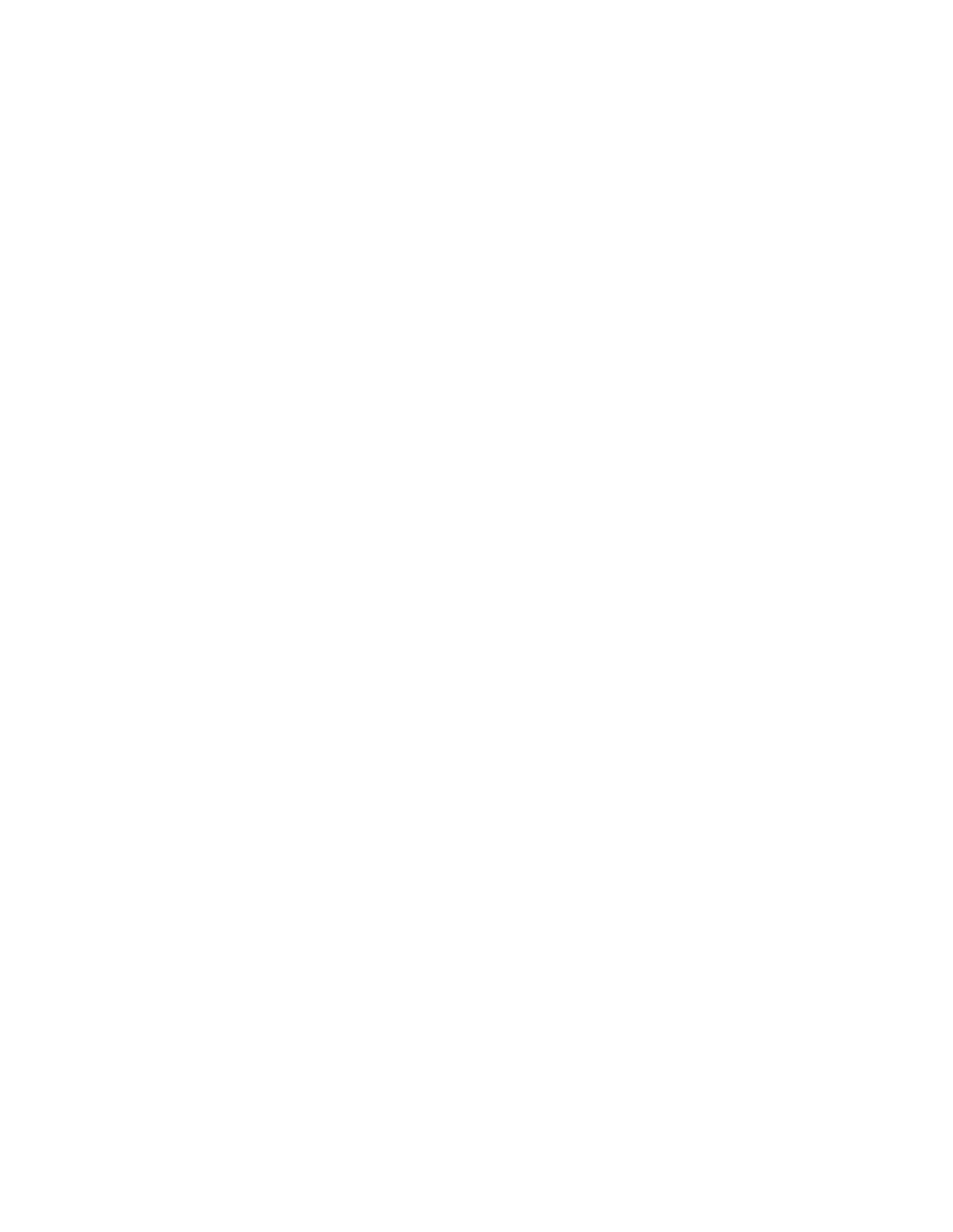

#### **OFFICE OF THE STATE AUDITOR STACEY E. PICKERING AUDITOR**

July 31, 2015

Honorable Phil Bryant, Governor Honorable Tate Reeves, Lieutenant Governor Honorable Lynn Fitch, Treasurer Honorable Philip Gunn, Speaker of the House Honorable Giles Ward, President Pro Tempore of the Senate Honorable Greg Snowden, Speaker Pro Tempore of the House Members of the Mississippi State Legislature

Dear Ladies and Gentlemen:

As you are aware, it is my duty to report to you the specific exceptions taken by the Office of the State Auditor during Fiscal Year 2015, as required by Sections 7-7-77, 7-7-79, 7-7-217 and 7-7-219, Mississippi Code Annotated (1972). This letter is a summary of the Special Report on Audit Exceptions for Fiscal Year 2015. The full report can be accessed on the internet at [http://www.osa.ms.gov/documents/investigative/inv2015.pdf.](http://www.osa.ms.gov/documents/investigative/inv2015.pdf)

An audit *"exception"* indicates that a violation of the law or an accounting error has resulted in a misappropriation or an incorrect expenditure of public funds. As a result, the money must be repaid.

The *"exceptions"* included in this report may refer to disallowed expenditures by officials who assumed the responsibility of reimbursing the appropriate entity when an audit exception was taken by the Office of the State Auditor. To those officials who cooperated with this effort we are sincerely grateful. Both the taxpayers and this agency benefited from their willingness to assure accountability in government.

The County Audit Section recovered disallowed expenditures totaling **\$229,132.40**. These exceptions involved officials exceeding the fee cap and miscellaneous disallowed expenditures by chancery clerks and circuit clerks and are recorded as "paid in full and settled to the appropriate fund directly."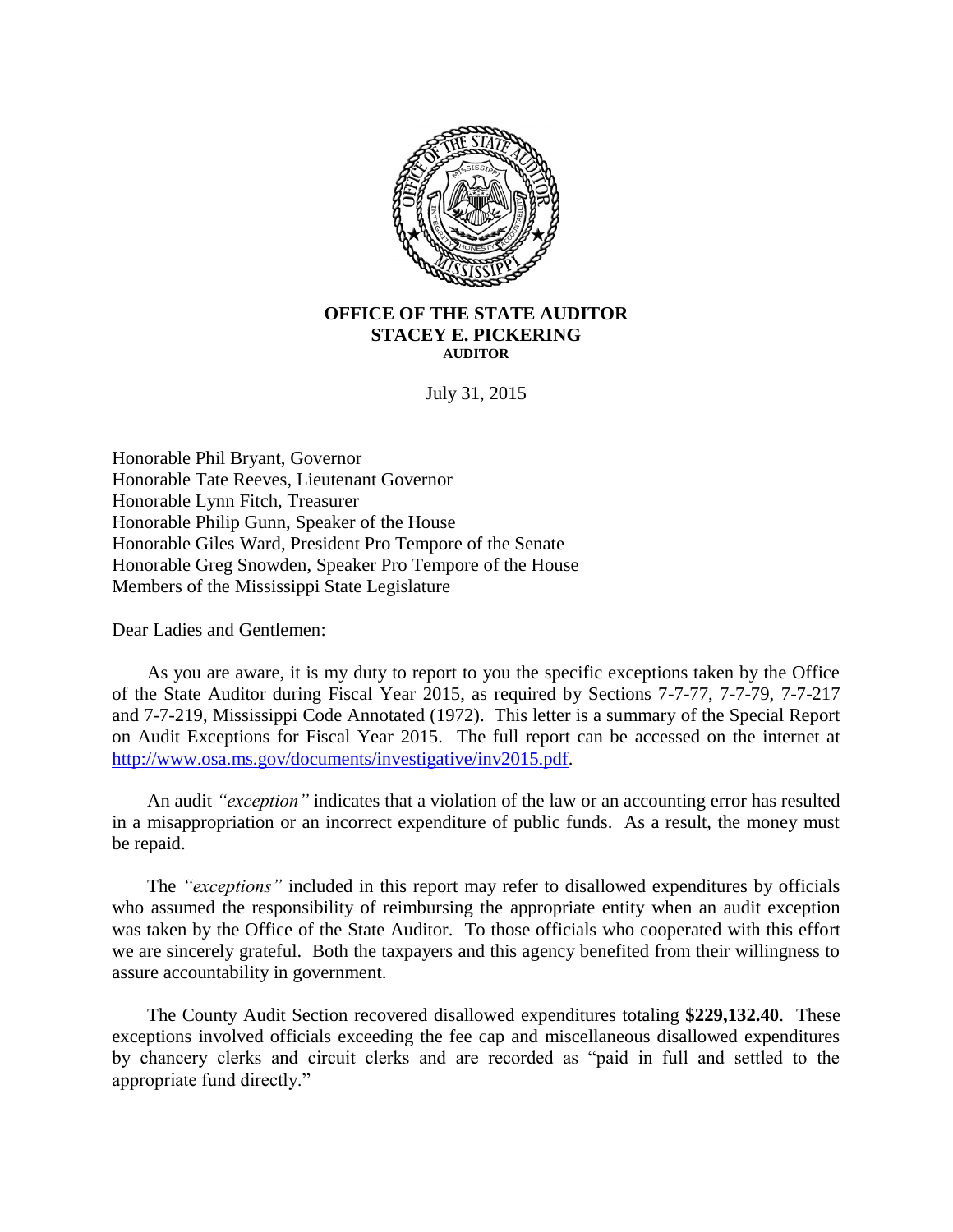Page Two July 31, 2015

The Investigations Law Enforcement Division issued thirty formal demands for a total of \$2,694,508.96, three informal demands for a total of \$4,724.49, three state and federal demands were issued for a total of \$4,728,741.40, and recovered misspent or embezzled funds totaling **\$1,047,363.52**. 1

The Property Division recovered funds totaling **\$5,159.22**. These incidents involved missing equipment and are recorded as "paid in full and settled to the appropriate entity."

The total amount of funds recovered by the Office of the State Auditor for Fiscal Year ending June 30, 2015 was **\$1,281,655.14.**

The Office of the State Auditor continues to serve as a watchdog organization to ensure that tax dollars are protected, and we pledge to perform our jobs with integrity, honesty and a commitment to excellence. We continue to protect the public's trust through evaluations of accounting practices and aggressive investigations of alleged wrongdoing. We believe the taxpayers of Mississippi deserve no less.

Serving Mississippi Together,

 Stacey E. Pickering State Auditor

SEP/sss

l

<sup>1</sup> *This amount reflects funds collected on current and previous fiscal year exceptions and current fiscal year monies paid and settled to the appropriate entities directly. Prior Fiscal Year payments are not included in these amounts.*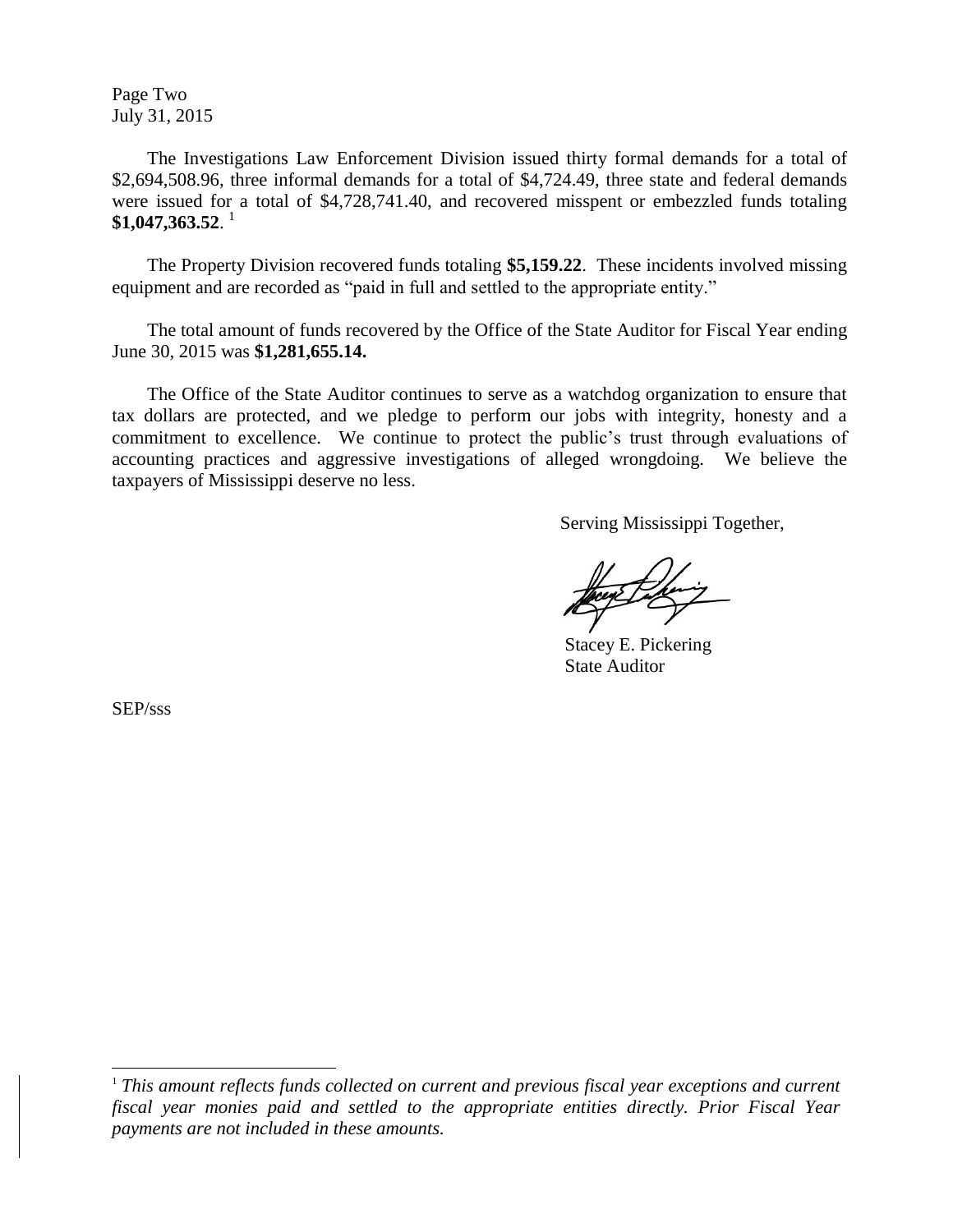

## *TABLE OF CONTENTS*

## **1. Financial and Compliance Division**

| No Exceptions Taken by the State Agency Audit Section<br><b>Exceptions Against State Agency Officials</b>                          |
|------------------------------------------------------------------------------------------------------------------------------------|
| No Exceptions Taken by the CPA Audit Review Section<br><b>Exceptions Against Government Officials</b>                              |
| <b>Exceptions Against County Officials</b>                                                                                         |
| 2. Investigations Division<br><b>Civil and Criminal Cases</b>                                                                      |
| <b>Exceptions Taken by the Investigations Law Enforcement Division 10-34</b><br><b>Exceptions Taken and Criminal Charges Filed</b> |
| 3. Performance Audit Division                                                                                                      |
| Exceptions Taken by the Performance Audit Division36<br><b>Exceptions Taken</b>                                                    |
| <b>4. Property Division</b>                                                                                                        |
| <b>Exceptions Taken for Missing Property</b>                                                                                       |
| 42                                                                                                                                 |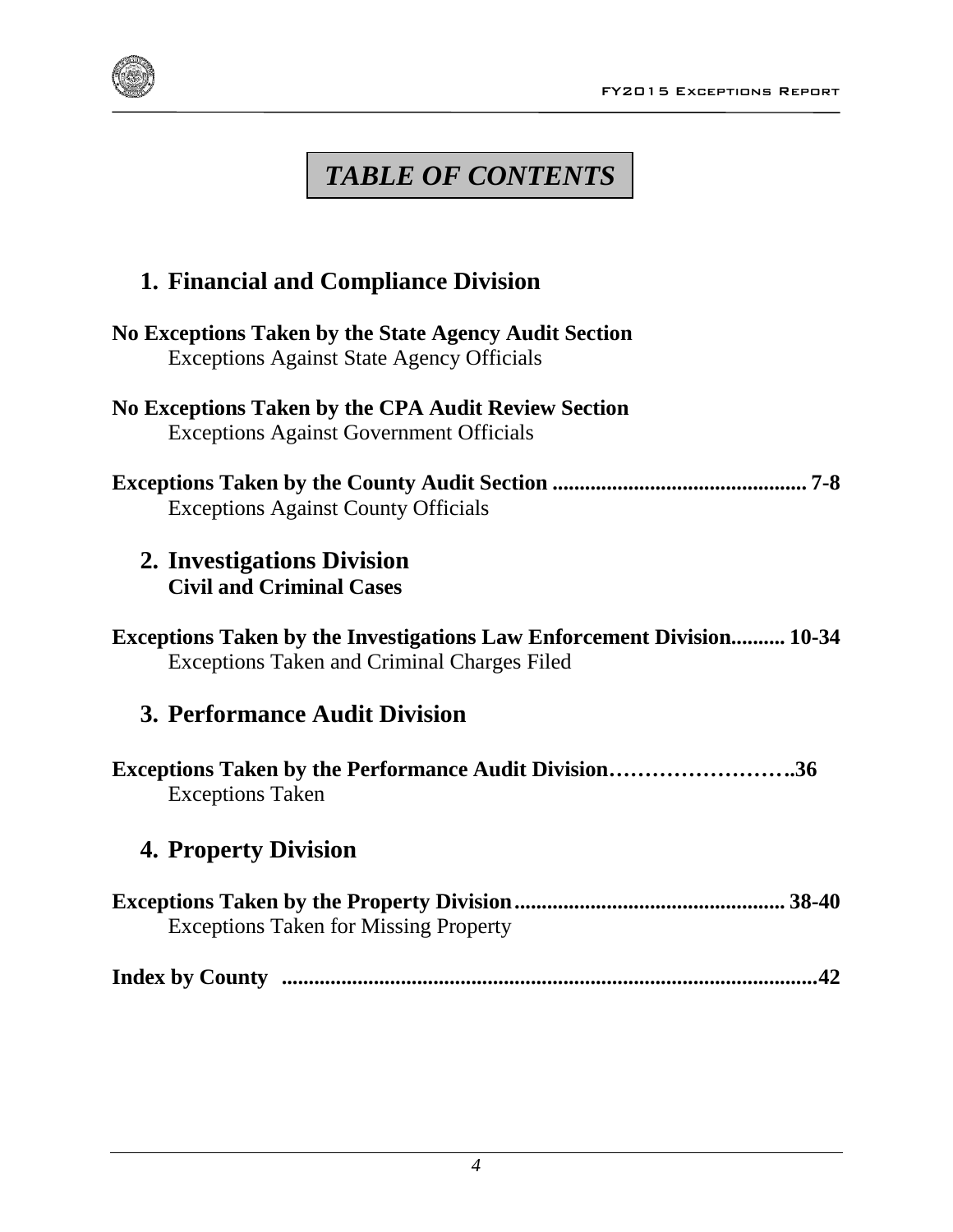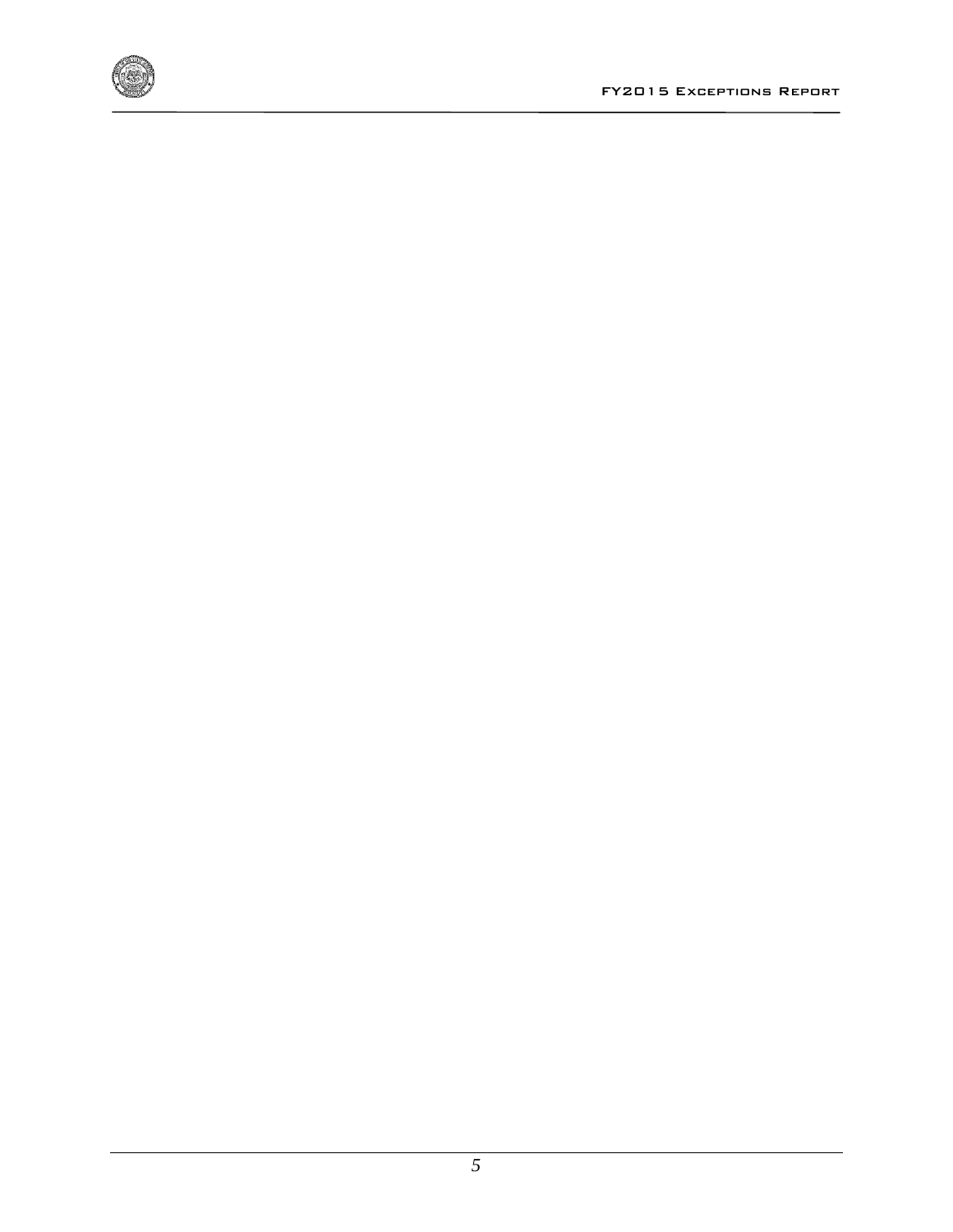



## **EXCEPTIONS TAKEN BY THE COUNTY AUDIT SECTION**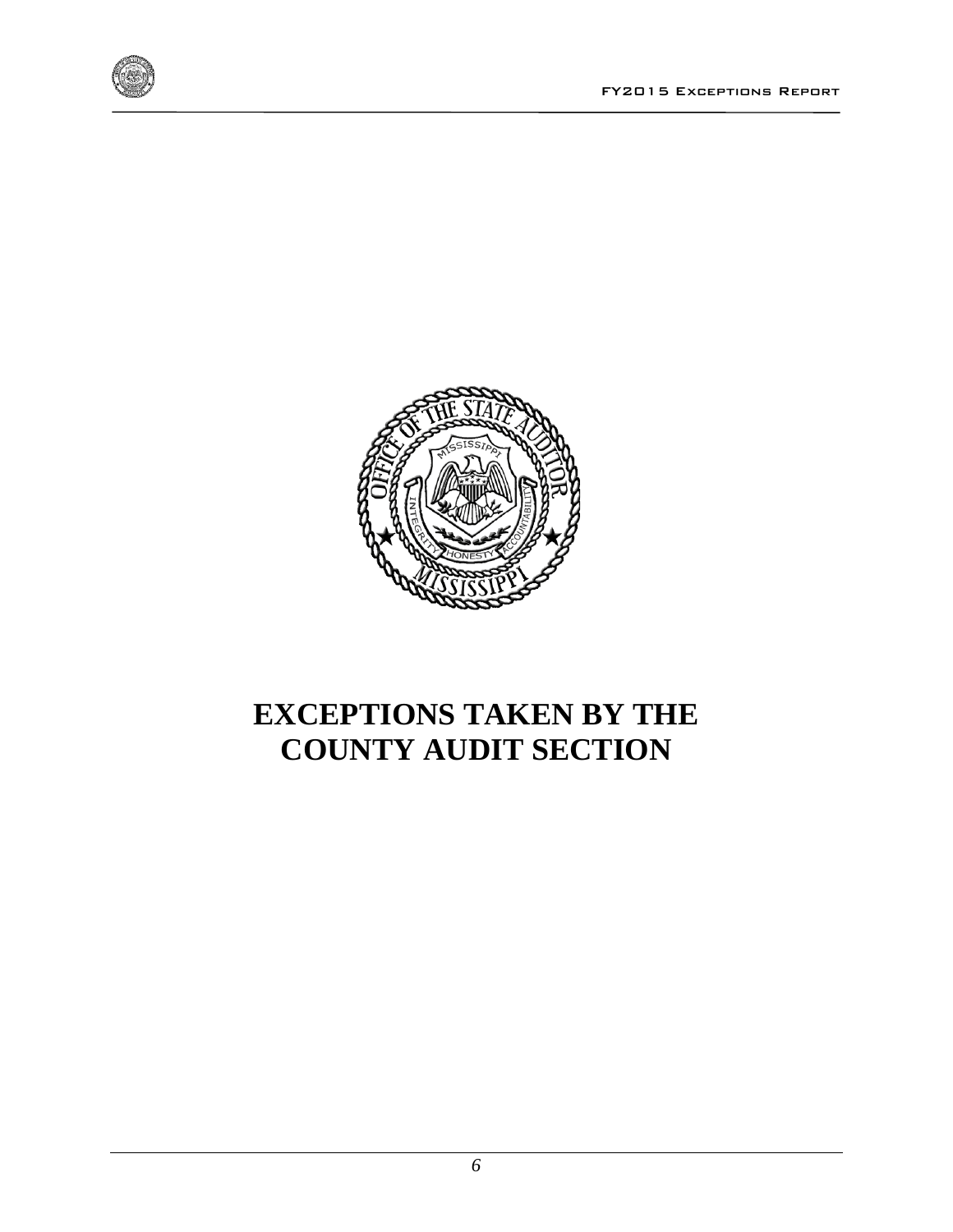## *JEFFERSON COUNTY*

### *COUNTY OFFICIAL*

**Chancery Clerk, Delorise Frye \$83,000.00** Unreimbursed Payroll of Employees

**Status:** Paid in full and settled to the appropriate fund directly.

## *JONES COUNTY*

#### *COUNTY OFFICIAL*

**Circuit Clerk, Bart Gavin \$99,388.28** Unreimbursed Payroll of Employees

**Status:** Paid in full and settled to the appropriate fund directly.

## *MARION COUNTY*

#### *COUNTY OFFICIAL*

**Tax Collector, Sherry McGowan \$3,666.48** Salary Overpayment

**Status:** For Fiscal Year 2015, payments in the amount of \$1,400.00 have been received, leaving a balance of \$2,266.48.

## *NEWTON COUNTY*

*COUNTY OFFICIAL* **Chancery Clerk, George Hayes, Jr. \$1,049.81** Excess Fee Cap

Status: Paid in full and settled to the appropriate fund directly.

## *PONTOTOC COUNTY*

*7*

#### *COUNTY OFFICIALS*

**Chancery Clerk, Gary Moorman \$18,706.00** Disallowed Expenses

**Status:** Paid in full and settled to the appropriate fund directly.

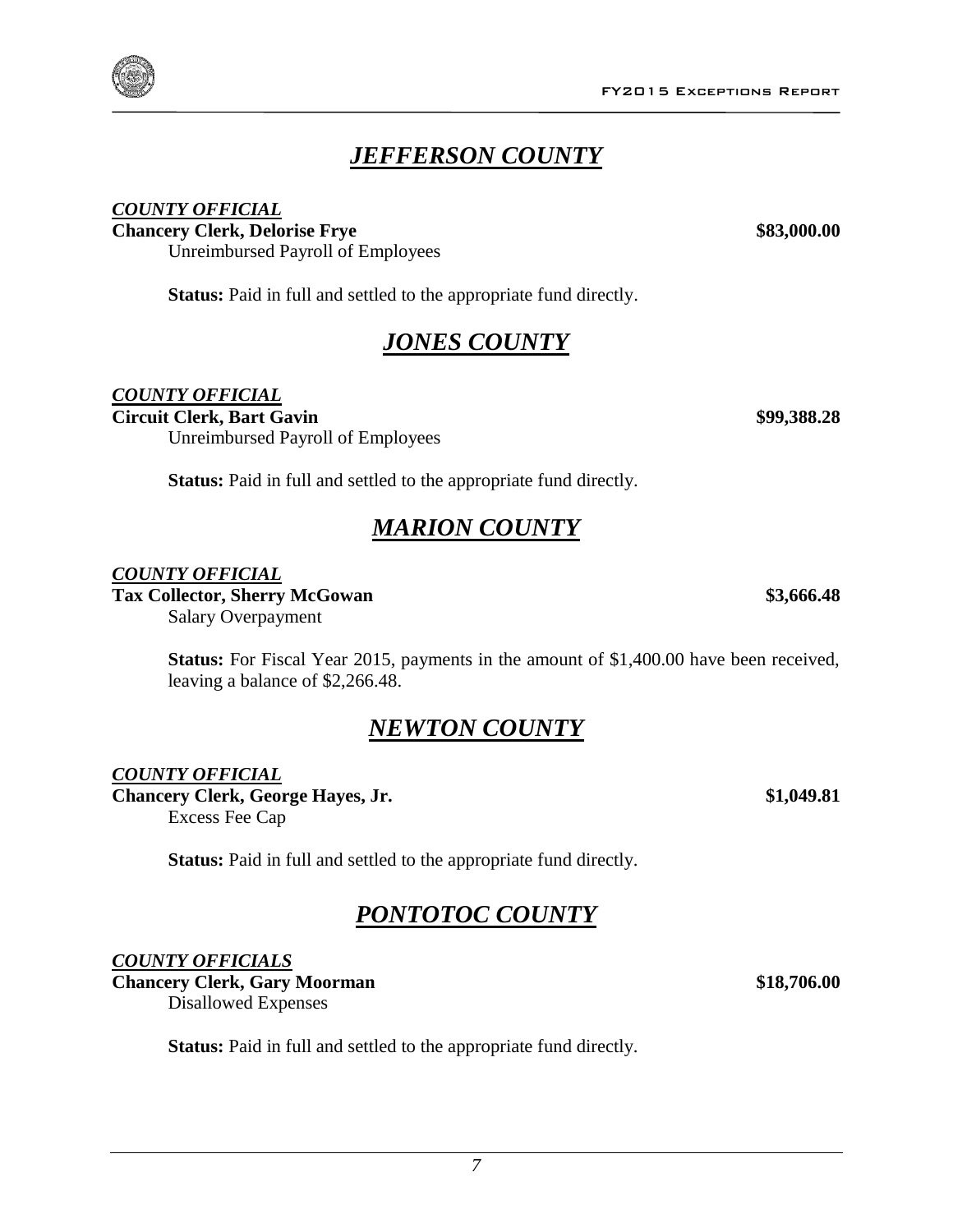

## *PONTOTOC COUNTY cont'd*

| Circuit Clerk, Melinda Nowicki<br>Excess Fee Cap                                        | \$165.00    |
|-----------------------------------------------------------------------------------------|-------------|
| <b>Status:</b> Paid in full and settled to the appropriate fund directly                |             |
| <b>SCOTT COUNTY</b>                                                                     |             |
| <b>COUNTY OFFICIALS</b><br><b>Chancery Clerk, Lee Ann Palmer</b><br>Disallowed Expenses | \$1,399.32  |
| <b>Status:</b> Paid in full and settled to the appropriate fund directly.               |             |
| <b>Chancery Clerk, Lee Ann Palmer</b><br>Disallowed Expenses                            | \$23,163.99 |
| <b>Status:</b> Paid in full and settled to the appropriate fund directly.               |             |
| <b>Circuit Clerk, Joe Rigby</b><br>Excess Fee Cap                                       | \$860.00    |
| <b>Status:</b> Paid in full and settled to the appropriate fund directly.               |             |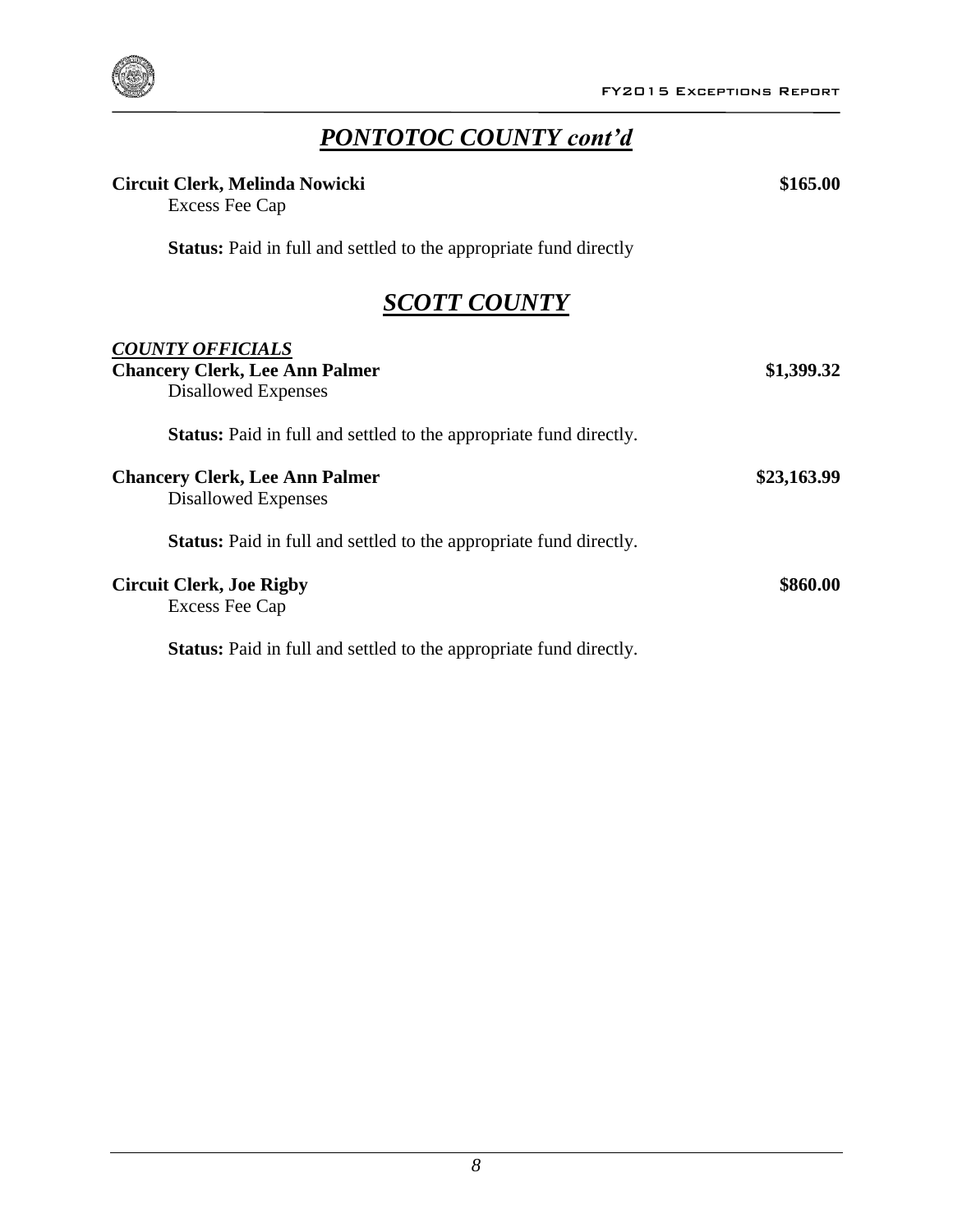



## **EXCEPTIONS TAKEN AND CRIMINAL CHARGES FILED BY THE INVESTIGATIONS LAW ENFORCEMENT DIVISION**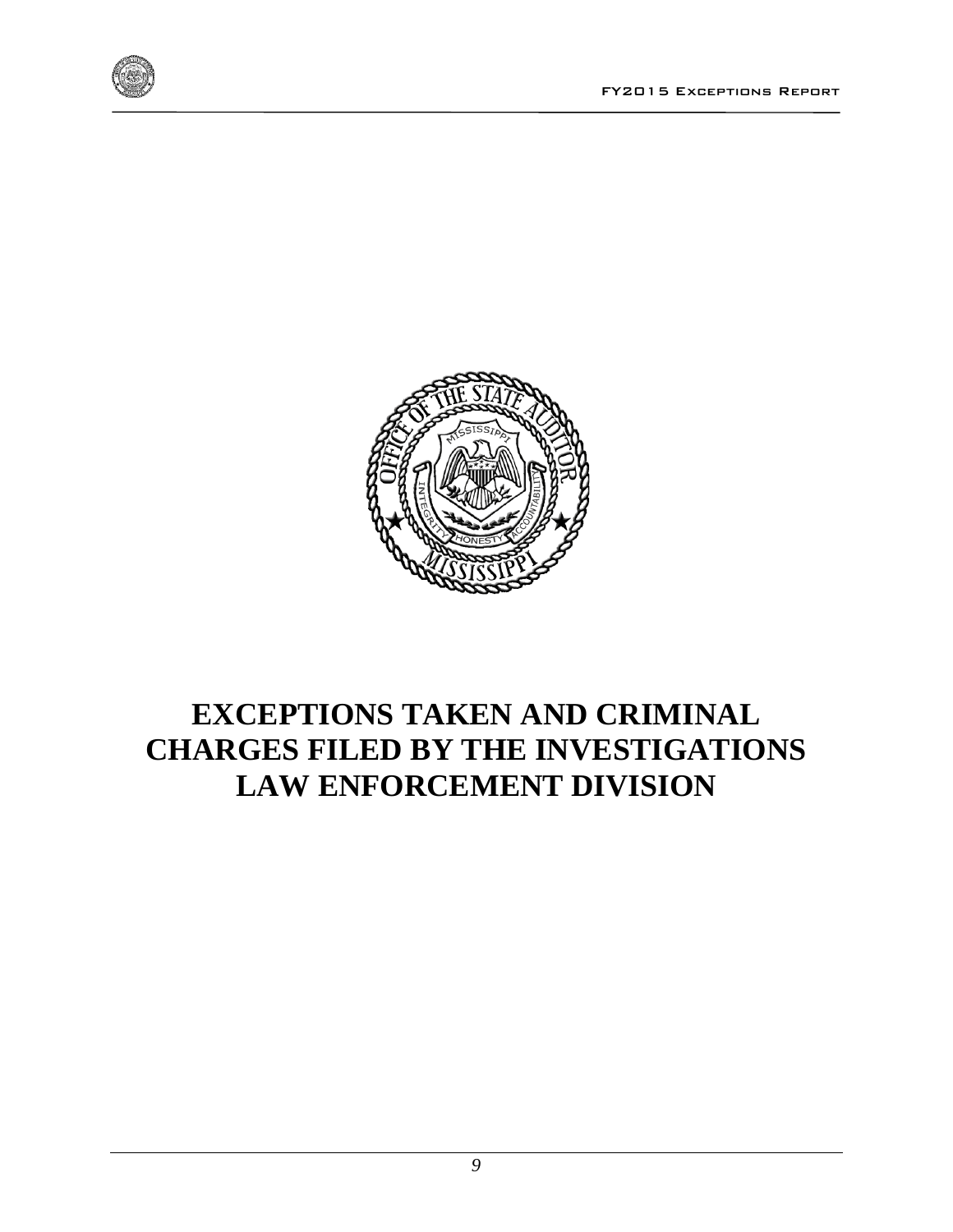

## *ALCORN COUNTY*

#### *COUNTY OFFICIAL*

#### **Sheriff, Charles Rinehart \$181,161.93**

Misuse of Public Funds

**Status:** On June 18, 2015, a formal demand in the amount of \$181,161.93 was issued regarding funds relating to the Justice Center and the Alcorn County Jail.

#### **Sheriff, Charles Rinehart**

Falsifying Documents Conspiracy with Cars For Less

**Status:** On June 22, 2015, Rinehart was indicted on 10 counts of Fraud and Conspiracy regarding the purchase of vehicles.

#### *COUNTY VENDORS*

**Cars For Less, Teddy Null Conspiracy** 

**Status:** On June 22, 2015, Null was indicted on 10 counts of Fraud and Conspiracy.

#### **Cars For Less, Pamela Denise Null**

**Conspiracy** 

**Status:** On June 22, 2015, Null was indicted on 10 counts of Fraud and Conspiracy.

#### **Vendor, Danny Peters \$37,817.50**

Misuse of Public Funds

**Status:** On December 2, 2014, Peters was indicted on twenty-seven felony counts.

### **North Mississippi Pipe Solutions, Jimmy Mitchell \$95,382.35**

Misuse of Public Funds

**Status:** On December 2, 2014, Mitchell was indicted on thirty-two felony counts. A written formal demand in the amount of \$95,382.35 was issued on December 3, 2014.

#### **3M Landscaping, Joseph McNair \$63,613.00**

Misuse of Public Funds

**Status:** On December 2, 2014, McNair was indicted on thirty-one felony counts.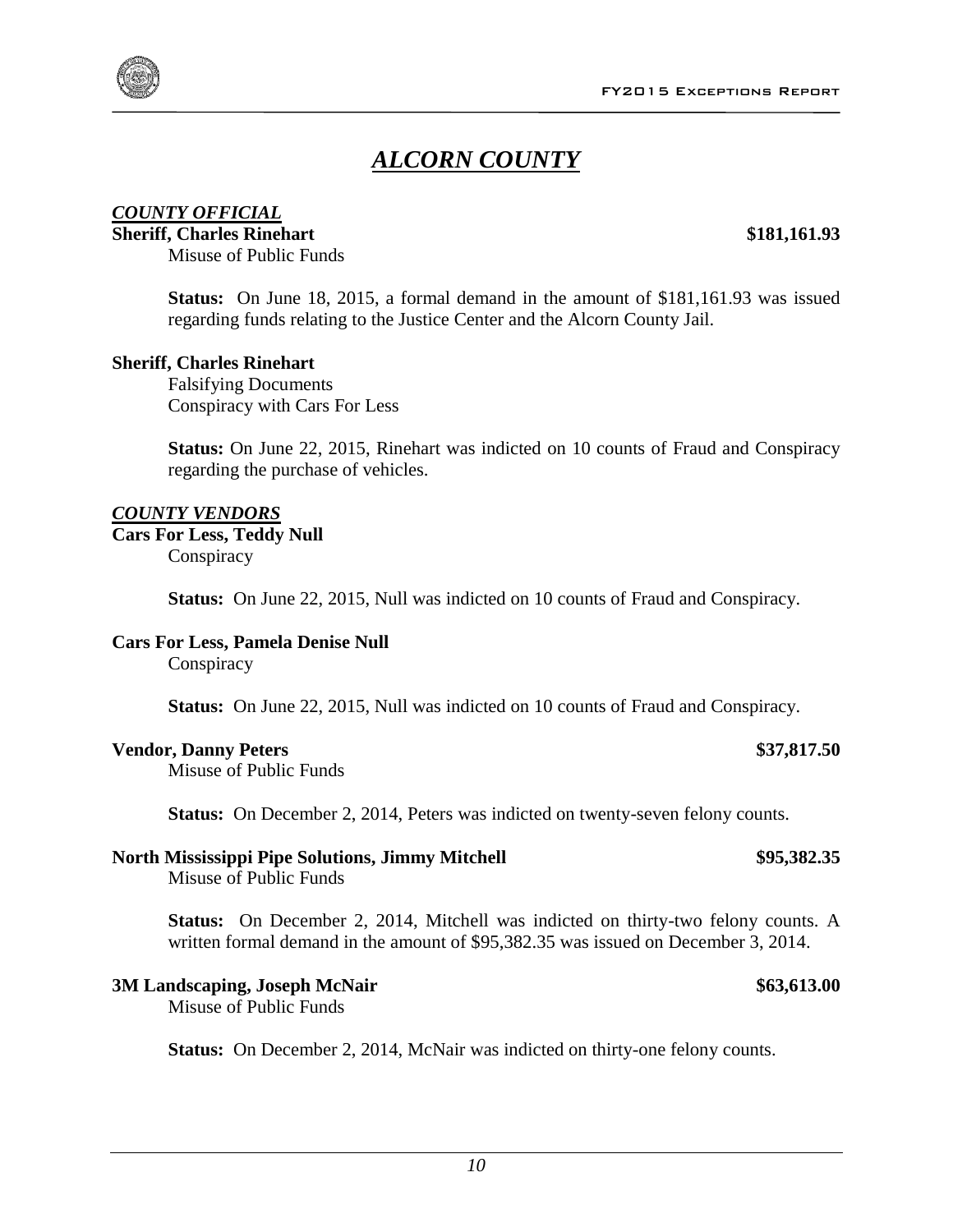## *ALCORN COUNTY cont'd*

#### *COUNTY OFFICIALS*

**Purchase Clerk, Paul Rhodes \$77,509.94**

Misuse of Public Funds **\$2,520.15**

**Status:** On December 2, 2014, Rhodes was indicted on 13 felony counts. A written formal demand in the amount of \$77,509.94 was issued on December 3, 2014. On May 8, 2015, Rhodes paid \$2,520.15 to the Board of Supervisors for reimbursement of unauthorized health insurance premiums.

#### **Supervisor, Dal Nelms \$308,244.71**

Misuse of Public Funds

**Status:** On December 2, 2014, Nelms was indicted on 156 felony counts. A written formal demand in the amount of \$308,244.71 was issued on December 3, 2014.

## *BOLIVAR COUNTY*

#### *MUNICIPALITY OF MOUND BAYOU*

**Former Mayor, Kennedy Johnson \$17,345.83**

Misuse of Public Funds

**Status:** A written formal demand in the amount of \$17,345.83 was issued on September 25, 2014. On September 24, 2014, Johnson was indicted on three counts of Embezzlement. Johnson is currently awaiting trial.

## *CHICKASAW COUNTY*

#### *COUNTY OFFICIAL* **Sheriff, Jimmy Simmons \$8,451.45**

Misuse of Public Funds

**Status:** On June 11, 2015, Sheriff Simmons paid \$5,600.00 back to the town of New Houlka for unpaid water usage, leaving a balance of \$2,851.45. He has agreed to pay an additional \$200.00 per month until the balance is paid in full.

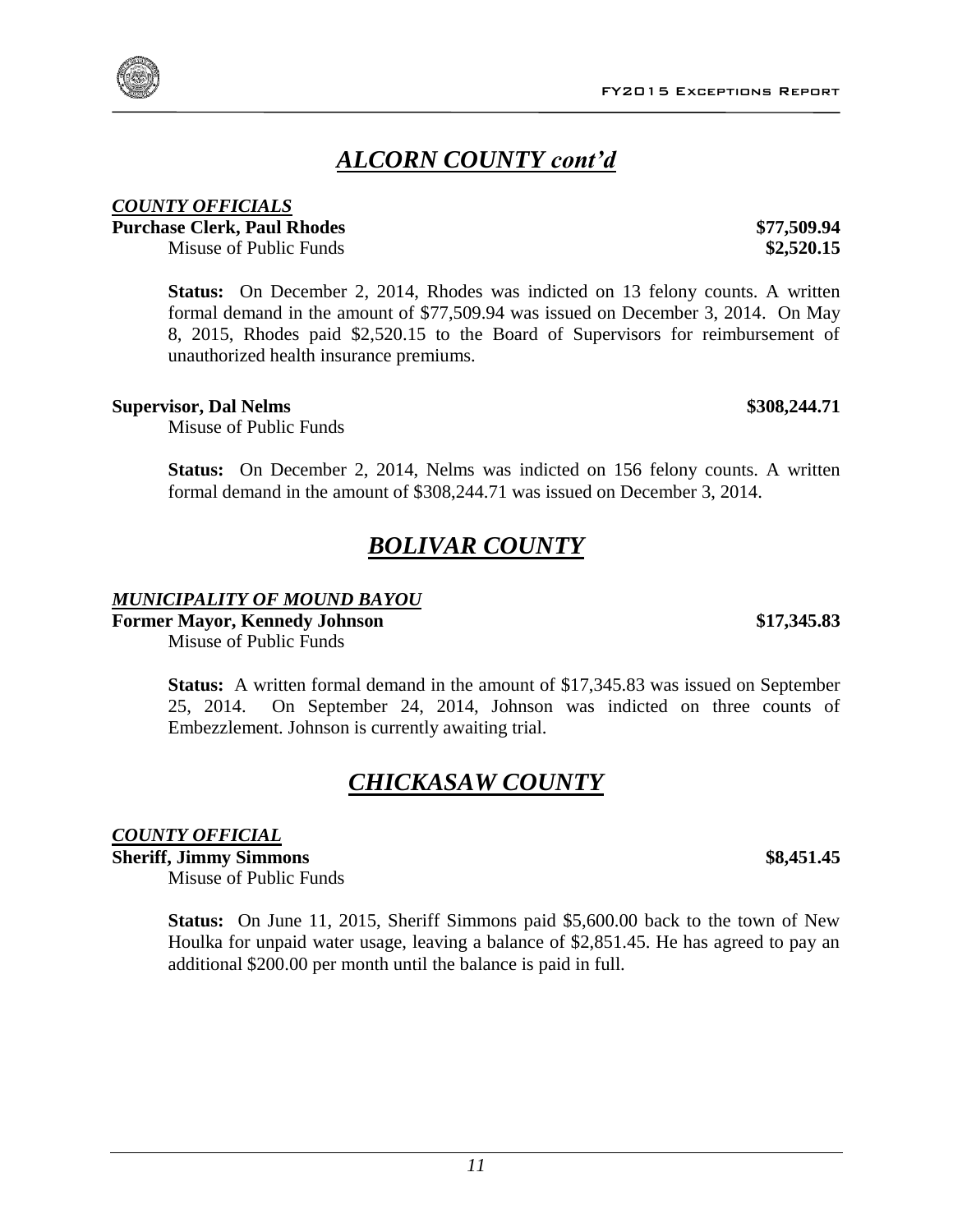*12*

*COVINGTON COUNTY*

#### *SOUTHWEST COVINGTON VOLUNTEER FIRE DEPARTMENT*

#### **Former Chief, Jerry Warren \$20,618.86**

Misuse of Public Funds

**Status:** A written formal demand in the amount of \$20,618.86 was issued on July 21, 2014. On February 4, 2015, Warren pled guilty to one count of Grand Larceny and was sentenced to five years non-adjudicated probation, and ordered to pay restitution in the amount of \$9,807.35. For Fiscal Year 2015, payments in the amount of \$1,107.35 have been received, leaving a balance of \$19,511.51.

## *DESOTO COUNTY*

*COUNTY OFFICIAL* **Former Mayor, Greg Davis \$181,815.66** Misuse of Public Funds

**Status:** A written formal demand in the amount of \$170,782.28 was issued on November 2, 2011. A second formal demand was issued on April 20, 2012, for an additional \$11,033.38. For Fiscal Year 2012, payment in the amount of \$96,000.00 was received, and \$11,900.39 credit for receipts was given, leaving a balance of \$73,915.27. On December 18, 2012, Davis was indicted on two counts of Embezzlement by a Public Official and One Count of False Pretense. A civil case was tried and on May 20, 2014, the Hinds County Chancery Court ruled in favor of the State Auditor's Office and ordered Davis to repay \$73,915.27. Davis is appealing the ruling. On June 11, 2014, Davis was found guilty of Embezzlement and making False Representations to Defraud the government, and was sentenced to 10 years in prison, with two and a half years to serve, and seven and a half years of probation. Davis was also ordered to pay restitution in the amount of \$17,827.14 to the City of Southaven and \$1,000.00 to OSA for investigative costs. The verdict is being appealed to the Mississippi Court of Appeals.

### *MUNICIPALITY OF OLIVE BRANCH*

**Former Collections Clerk, Anita Cowan \$66,885.78** Embezzlement

**Status:** On March 19, 2013, Cowan was terminated. Payment from her bond company in the amount of \$66,885.78 was received on June 11, 2013, balance paid in full and returned to the appropriate deserving entity. Cowan is currently scheduled to be sentenced relating to the Embezzlement charge in October.

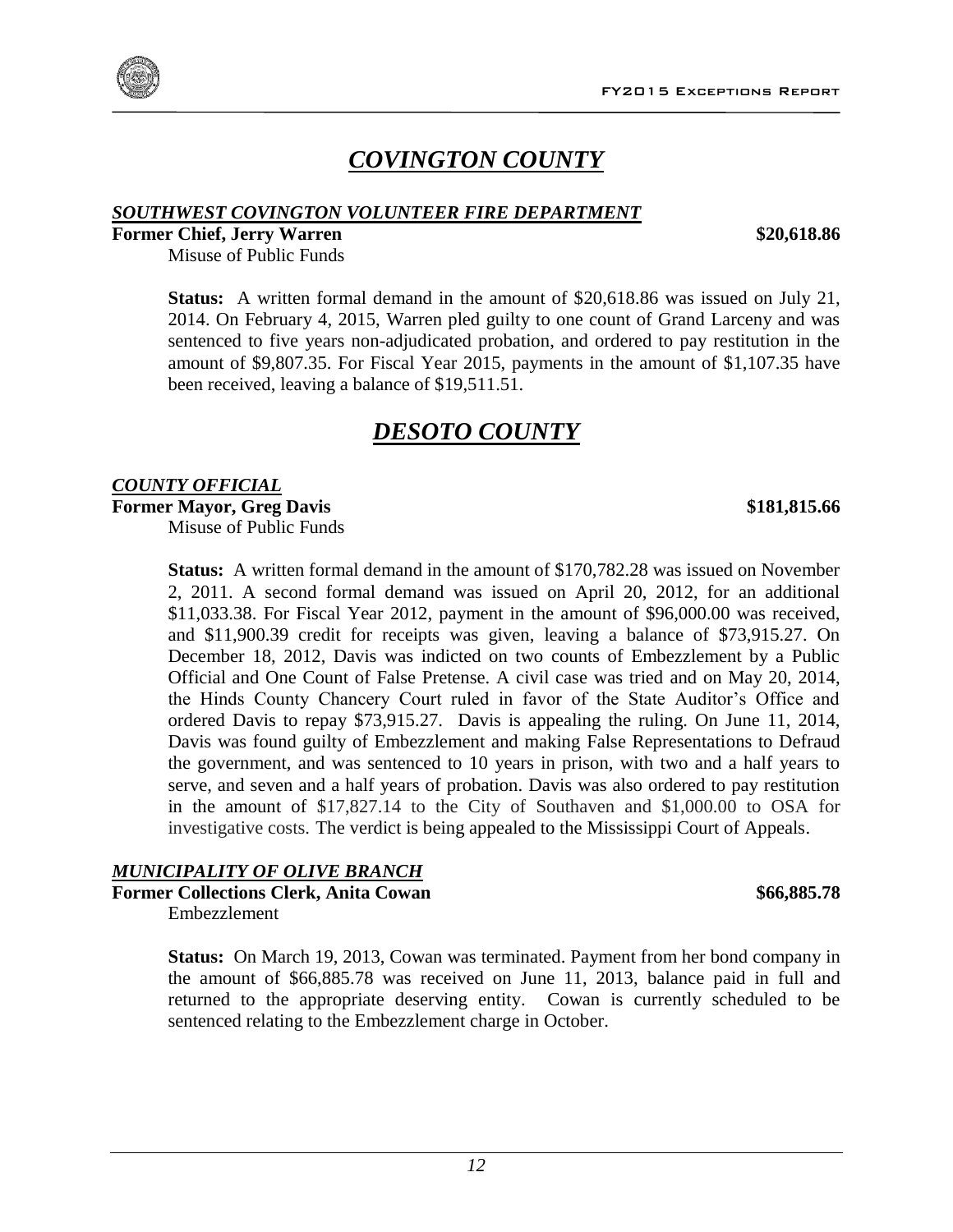

## *FORREST COUNTY*

#### *MISSISSIPPI MILITARY DEPARTMENT*

**Former MS Youth Challenge Dining Facility Manager, Jerry Howard \$84,788.87** Misappropriation of Funds

**Status:** On May 24, 2014, Howard was arrested for Grand Larceny. The investigation remains active.

#### *FORREST COUNTY DETENTION CENTER*

**Former Kitchen Supervisor, Allen Haralson (deceased)** Misappropriation of Funds

**Status:** On November 24, 2014, Haralson pled guilty to Conspiracy.

#### **Former Kitchen Employee, Jerry Woodland**

Misappropriation of Funds

**Status:** On December 15, 2014, Woodland pled guilty to Conspiracy. Sentencing is set for December 10, 2015.

## *FRANKLIN COUNTY*

#### *FRANKLIN COUNTY SCHOOL DISTRICT*

**Former Business Manager, Ramona Mullins \$86,285.36** Embezzlement

**Status:** A written formal demand in the amount of \$86,285.36 was issued on September 4, 2012. On December 12, 2012, Mullins was sentenced to serve three years in the custody of the MDOC and pay restitution in the amount of \$86,285.36. For Fiscal Year 2015, payments in the amount of \$2,300.00 have been received, leaving a balance of \$7,855.36.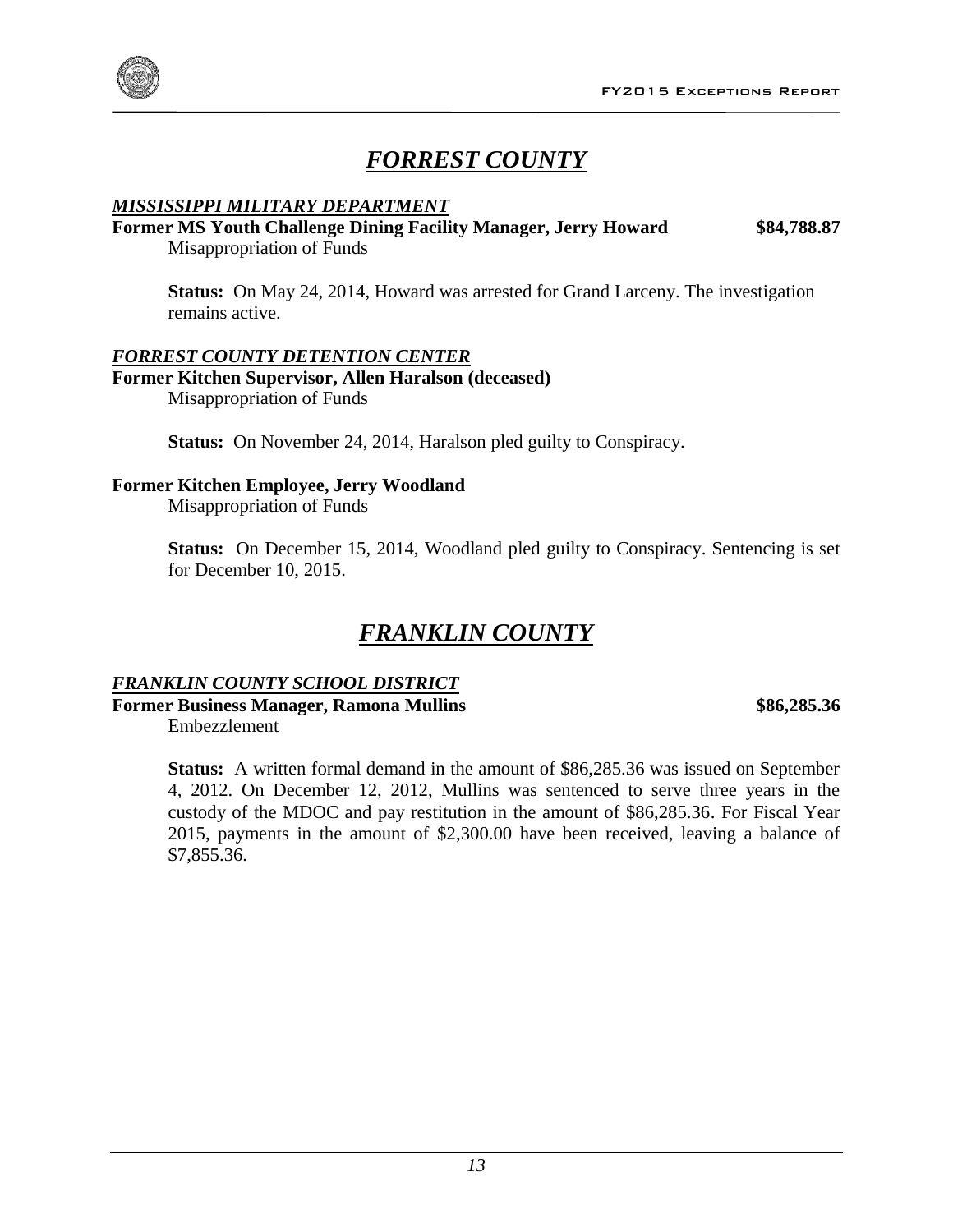*14*

## *GREENE COUNTY*

#### *COUNTY OFFICIAL* **Former Chancery Clerk, Latricia Cornelson \$6,000.00**

Embezzlement

**Status:** On November 26, 2012, Cornelson pled guilty to two counts of Embezzlement and was sentenced to 10 years, suspended in custody of the MDOC, four years of probation, and restitution in the amount of \$6,000.00. She also agreed to never work in a city, county, or state job in the future. For Fiscal Year 2015, payments in the amount of \$2,400.00 have been received, balance paid in full and returned to the appropriate deserving entity.

## *HANCOCK COUNTY*

#### *CITY OF WAVELAND POLICE DEPARTMENT*

#### **Former Chief of Police, James Varnell \$11,600.00**

Misuse of Property

**Status:** In September 2005, after Hurricane Katrina, Glock Incorporated donated twentynine (29) .40 caliber handguns to the City of Waveland. Mr. Varnell gave these firearms to individual officers of the police department rather than placing them on city inventory and issuing them to the officers in the proper manner. For Fiscal Year 2015, six .40 caliber handguns (\$2,400.00) were returned to the City of Waveland, leaving 23 handguns to be returned.

## *HARRISON COUNTY*

#### *MISSISSIPPI DEPARTMENT OF MARINE RESOURCES*

#### **Former Executive Director, William W. Walker \$362,689.14**

Embezzlement

**Status:** A written formal demand in the amount of \$362,689.14 was issued on November 7, 2013. On March 10, 2014, Walker pled guilty to Embezzlement. On June 16, 2014, Walker was sentenced to five years in prison, three years supervised release, a fine of \$125,000.00 and \$572,689.00 restitution. For Fiscal Year 2015, payment in the amount of \$110.81 has been received, leaving a balance of \$362,578.33. Walker is currently serving time in the federal penitentiary and expected to be released November 26, 2018.

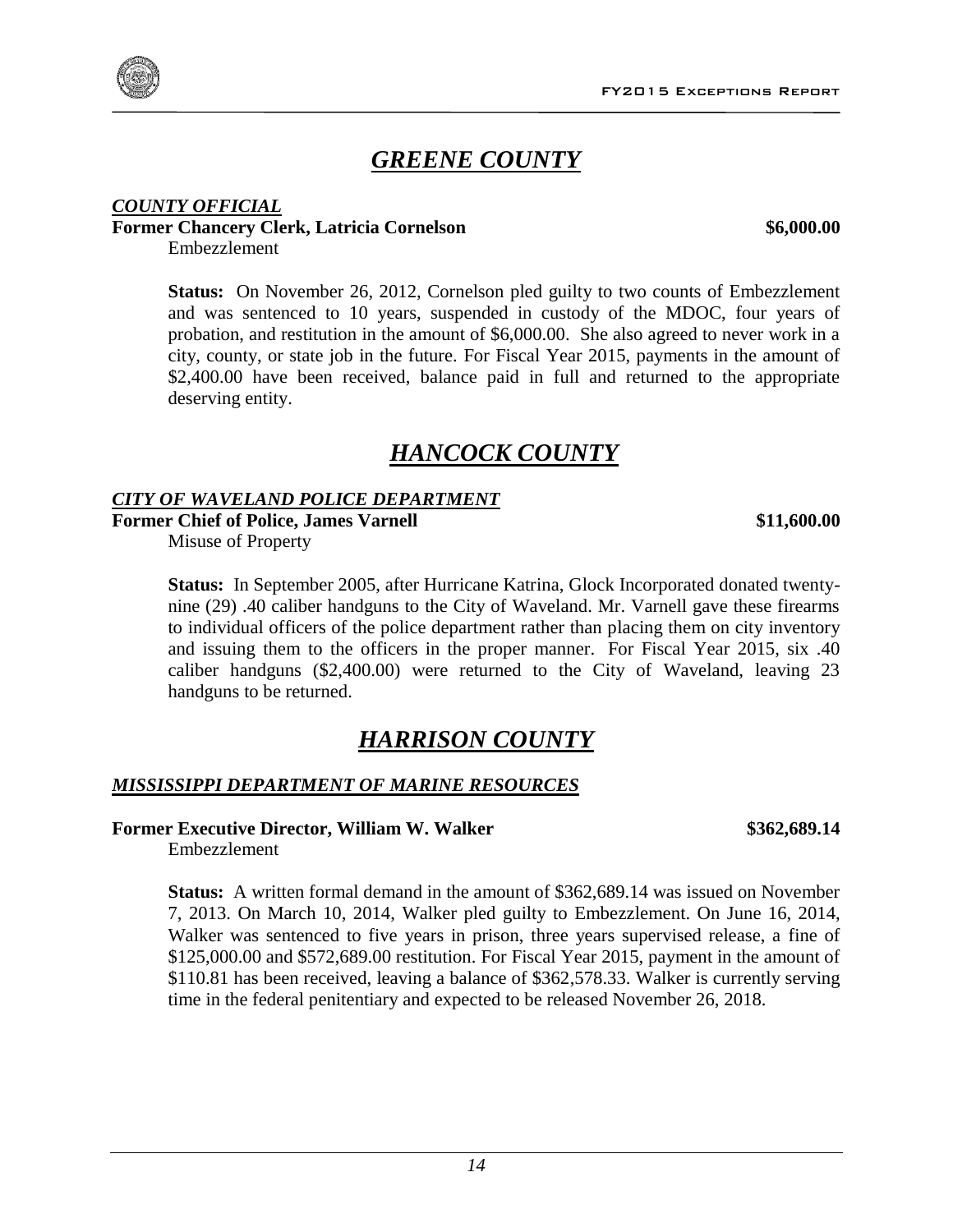## *HARRISON COUNTY cont'd*

### **Former Chief of Staff, Joseph Ziegler, Jr. \$258,268.75**

Misuse of Public Funds

**Status:** A written formal demand in the amount of \$258,268.75 was issued on November 7, 2013. On August 14, 2014, he pled guilty to Misprision of a felony, and on November 10, 2014, Ziegler was sentenced to serve 90 days of house arrest followed by three years of supervised probation. For Fiscal Year 2015, payment in the amount of \$5,987.28 was received, leaving a balance of \$252,281.47.

#### **Former Director of Coastal Management Programs, Sheila Shumate \$127,608.57** Misuse of Public Funds

**Status:** A written formal demand in the amount of \$127,608.57 was issued on November 7, 2013. On August 18, 2014, Shumate was sentenced to six years in the custody of MDOC. Five years were suspended and she was ordered to serve one year in prison on each count. The two sentences were ordered to run consecutively for a total of 12 years to serve with 10 years suspended and two to serve in prison. She was given four years of supervised release following her time in prison. She was also ordered to pay restitution in the amount of \$14,091.11. For Fiscal Year 2015, payment in the amount of \$14,091.11 was received, leaving a balance of \$113,517.46.

#### **Former Director of Artificial Reef Program, Kerwin Cuevas \$108,420.70**

Misuse of Public Funds

**Status:** A written formal demand in the amount of \$108,420.70 was issued on November 7, 2013. On October 30, 2014, Cuevas pled guilty to one count of Embezzlement and was sentenced to three years non-adjudicated probation, and ordered to pay restitution in the amount of \$1,367.75. For Fiscal Year 2015, payments in the amount of \$1,367.75 were received, leaving a balance of \$107,052.95.

#### **Former Public Relations Officer, Susan Perkins \$30,959.34**

Embezzlement

**Status:** A written formal demand in the amount of \$30,959.34 was issued on November 7, 2013. On May 28, 2014, Perkins pled guilty to False Pretense and was sentenced to two years of probation. For Fiscal Year 2015, payment in the amount of \$679.39 was received, leaving a balance of \$30,279.95.

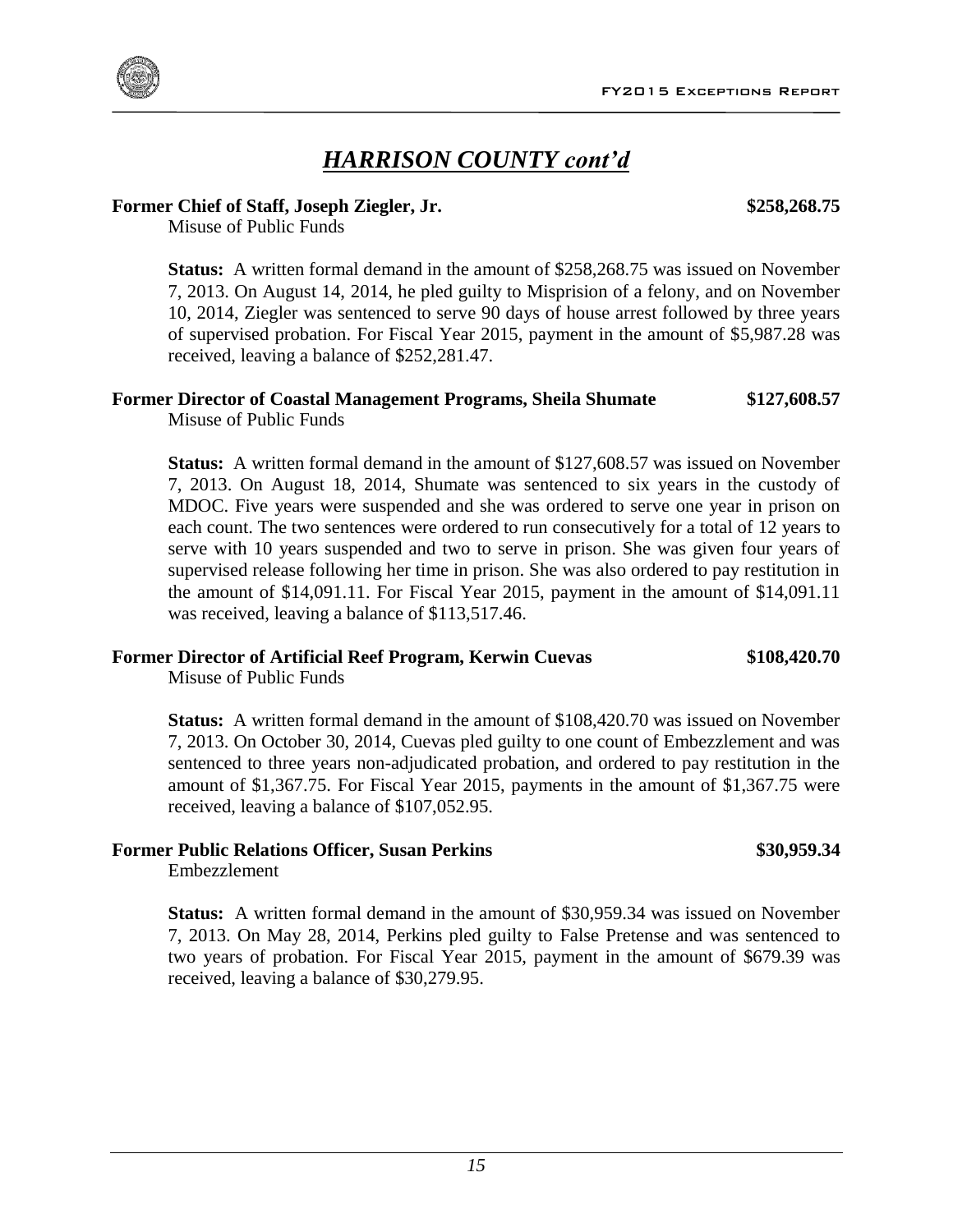## *HARRISON COUNTY cont'd*

#### **Former Program Manager, Leslie Young Gollott \$117,593.10**

Embezzlement

**Status:** A written formal demand in the amount of \$117,593.10 was issued on November 7, 2013. On May 28, 2014, Gollot pled guilty to Embezzlement and was sentenced to two years under house arrest, followed by five years of probation, and ordered to pay restitution in the amount of \$30,305.22. For Fiscal Year 2015, payment in the amount of \$30,305.22 was received, leaving a balance of \$87,287.88.

#### **Former City of D'Iberville Manager, Michael Janus \$180,000.00**

Fraud

**Status:** On February 10, 2014, Janus pled guilty to one count of Fraud. On June 16, 2014, Janus was sentenced to 21 months in prison and ordered to pay \$180,000.00 in restitution joint and severally with Scott Walker. Janus is expected to be released from the federal penitentiary January 22, 2016.

#### **Former Consultant for City of D'Iberville, Scott Walker \$390,000.00**

Fraud and Conspiracy

**Status:** On February 20, 2014, Walker pled guilty to Fraud and Conspiracy and was ordered to pay \$180,000.00 in restitution joint and severally with Michael Janus. On July 23, 2014, Walker was sentenced to 18 months in prison, three years post-release supervision, and restitution in the amount of \$390,000.00. Walker is expected to be released from the federal penitentiary March 21, 2016.

#### *MISSISSIPPI COAST COLISEUM*

#### **Former Box Office Assistant Manager, Brian Gregory \$29,940.00** Embezzlement

**Status:** On February 21, 2014, payment in the amount of \$28,940.00 from his bond company was made directly to the entity. On February 23, 2015, Gregory pled guilty and was sentenced to five years of non-adjudicated probation, and ordered to pay restitution in the amount of \$21,000.00.

#### *GULF COAST COMMUNITY ACTION AGENCY*

**Former Deputy Director, Linda Harvey-Irvin 1996 1997 1997 1998 1997 1998 1998 1998 1999 1999 1999 1999 1999 1999 1999 1999 1999 1999 1999 1999 1999 1999 1999 1999 1999 1** Bribery

**Status:** On February 19, 2015, Irvin pled guilty to Bribery. On July 1, 2015, she was sentenced to 85 months in prison followed by two years of supervised release, and ordered to pay \$531,236.00 in restitution to be paid jointly and severally with Markuntala Croom, and perform 100 hours of community service.

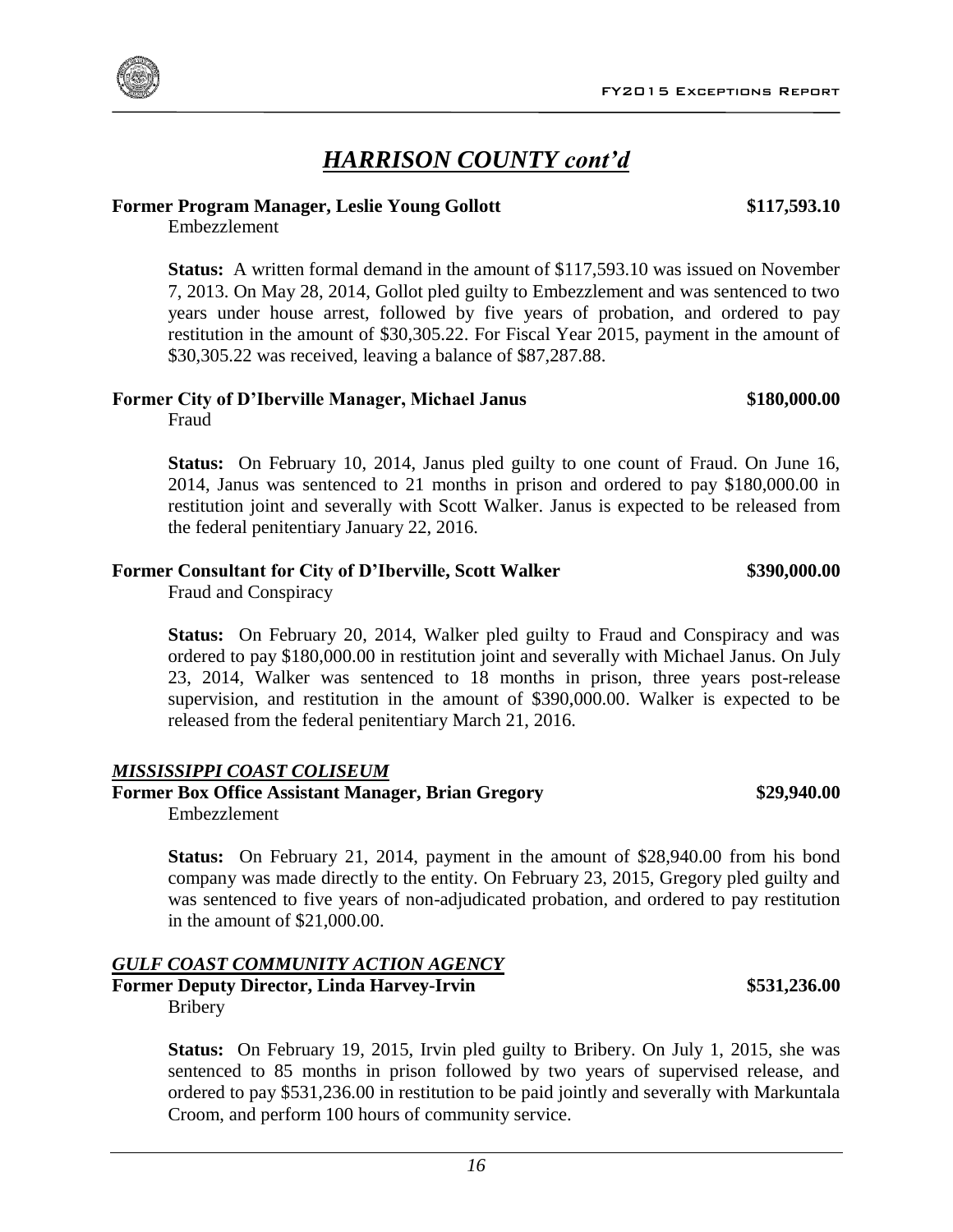## *HARRISON COUNTY cont'd*

#### **Owner of Croom Management Services, Markuntala Croom \$531,236.00**

Bribery

**Status:** On February 19, 2015, Croom pled guilty to Bribery. On July 1, 2015, Croom was sentenced to 57 months in federal prison followed by two years of supervised release. He was also ordered to pay \$531,236 in restitution to be paid jointly and severally with Linda Harvey-Irvin, and perform 100 hours of community service.

#### **Independent Contractor, Donald Walton \$31,000.00**

Bribery

**Status:** On February 19, 2015, Walton pled guilty to Bribery**.** On July 1, 2015, Walton was sentenced to 37 months in federal prison followed by two years of supervised release. He was also ordered to pay a \$10,000.00 fine and a forfeiture judgment in the amount of \$31,000.00 was entered.

## *HINDS COUNTY*

#### *MISSISSIPPI DEPARTMENT OF CORRECTIONS*

**Former Corrections Commissioner, Chris Epps \$ 1,831,398.13** Bribery and Kickbacks

**Status**: On February 25, 2015, Epps pled guilty to Bribery, Kickbacks, and Filing a False Tax Return. Epps is currently awaiting sentencing; his assets have been frozen pursuant to federal proceedings which have been filed.

#### **Businessman, Cecil McCrory \$ 2,335,107.27**

Bribery and Providing Kickbacks

**Status**: On February 25, 2015, McCrory pled guilty to Conspiracy to Commit Money Laundering. McCrory is currently awaiting sentencing; his assets have been frozen pursuant to federal proceedings which have been filed.

#### *MISSISSIPPI DEPARTMENT OF PUBLIC SAFETY*

**Former Chief of Staff, Gale Mills \$ 5,967.42** Misuse of Funds

**Status**: On June 2, 2015, a written formal demand in the amount of \$5,967.42 was issued.

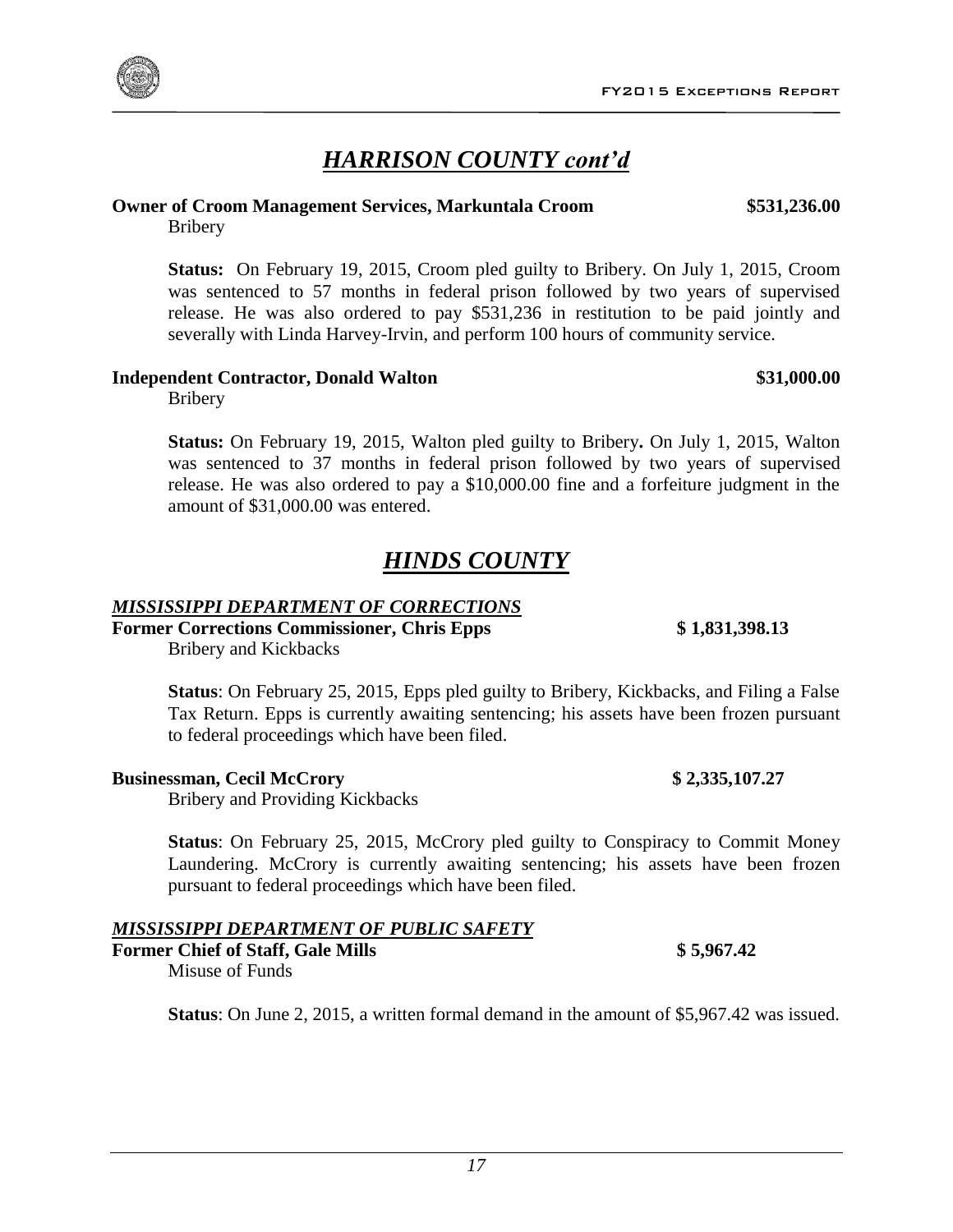## *HINDS COUNTY cont'd*

#### *MISSISSIPPI AGRIBUSINESS COUNCIL*

**Former Contractor, Michael Walters \$132,385.13**  Money Laundering

**Status**: On March 28, 2005, Michael Walters pled guilty to Money Laundering and was sentenced to serve 18 months in prison. Walters was ordered to pay restitution in the amount of \$82,174.75. Formal written demand was issued on August 1, 2005, and transmitted to the Office of the Attorney General on September 1, 2005. For Fiscal Year 2015, payments in the amount of \$845.00 were received leaving a balance of \$120,140.13.

#### *MISSISSIPPI DEPARTMENT OF HEALTH*

### **Former Supply Clerk, Demarcus Thompson \$4,057.02**

Misappropriation of Funds

**Status**: On February 4, 2015, a written formal demand was issued in the amount of \$4,057.02.

#### *MUNICIPALITY OF TERRY*

**Mayor, Roderick Nicholson \$56,966.27** Embezzlement

**Status**: On August 11, 2014, a formal written demand was issued in the amount of \$56,966.27. On March 26, 2015, Nicholson was indicted on five counts of Embezzlement, and on March 30, 2015, OSA agents arrested Nicholson. He is currently awaiting trial.

#### **Clerk, Mary Smith \$1,974.49**

Misappropriation of Funds

**Status**: On November 12, 2014, a formal written demand was issued in the amount of \$1,974.49. For Fiscal Year 2015, balance has been paid in full and returned to the appropriate deserving entity.

## *HOLMES COUNTY*

#### *MUNICIPALITY OF TCHULA*

**Court Clerk, Beverly James Dean \$1,646.32** Misappropriation of Funds

**Status:** On June 10, 2015, Dean was issued an informal written demand in the amount of \$1,646.32. For Fiscal Year 2015, payment has been received in full and returned to the appropriate deserving entity.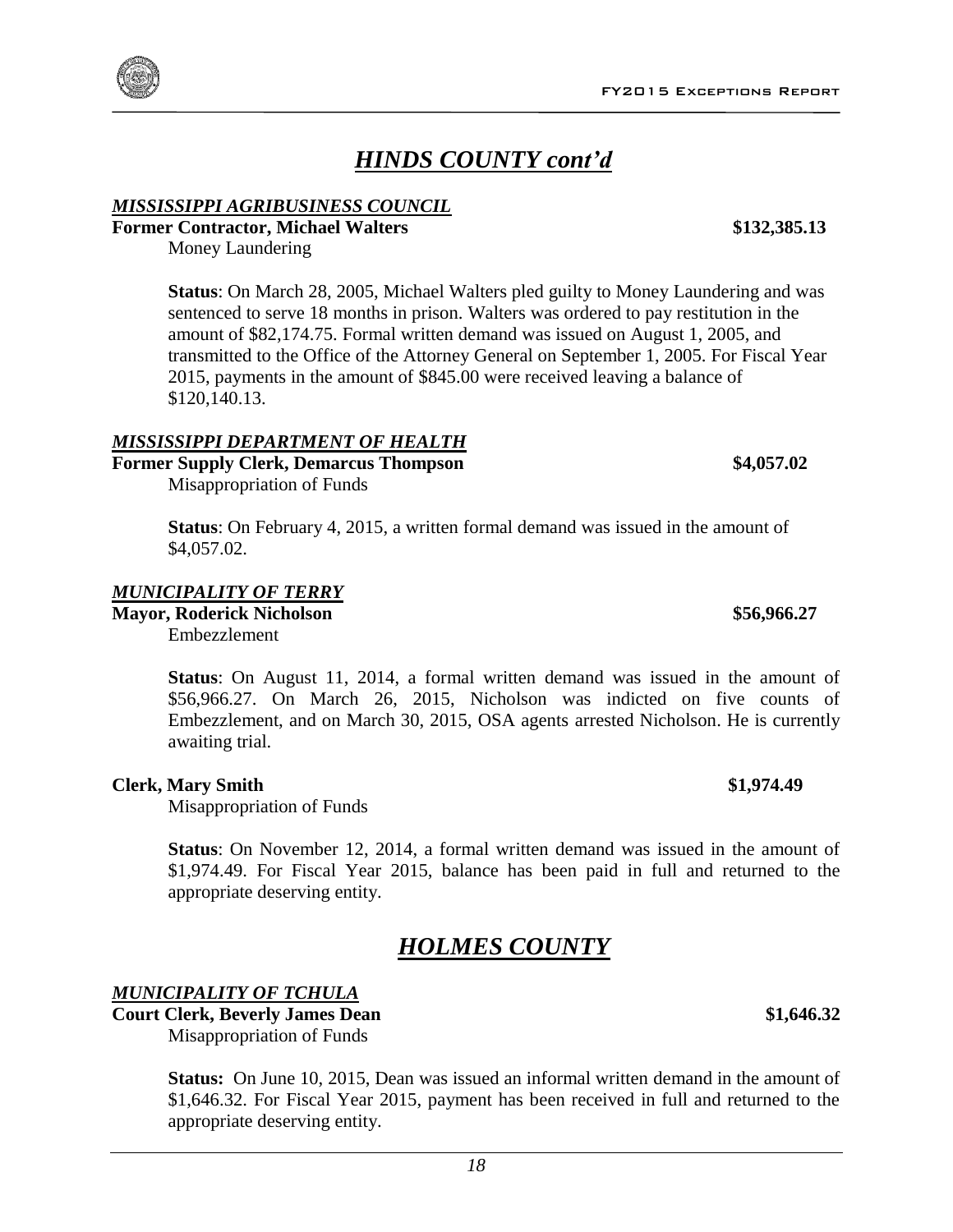## *HUMPHREYS COUNTY*

#### *COUNTY OFFICIALS*

#### **Chancery Clerk, Lawrence Browder \$143,306.60**

Exceeding Salary Cap

**Status:** On November 13, 2014, a written formal demand in the amount of \$143,306.60 was issued for exceeding the fee cap for Fiscal Years: 2004, 2006, 2008, 2011, 2012, and 2013. For Fiscal Year 2015, payments in the amount of \$28,672.66 have been received, leaving a balance of \$105,633.94. Browder is currently in an agreement with the county on a repayment plan.

#### **Circuit Clerk, Timaka Jones \$27,511.05**

Exceeding Salary Cap

**Status:** On June 30, 2014, a written formal demand in the amount of \$27,511.05 was issued for exceeding the fee cap for Fiscal Years: 2006, 2008, 2011, 2012, and 2013. For Fiscal Year 2015, the balance was paid in full and returned to the appropriate deserving entity.

#### *MUNICIPALITY OF BELZONI*

**Former Mayor, Wardell Walton \$2,176.00**

Improper Donation

**Status:** On June 27, 2014, an informal demand in the amount of \$2,176.00 was issued. For Fiscal Year 2015, the balance was paid in full and returned to the appropriate deserving entity.

## *ITAWAMBA COUNTY*

### *COUNTY OFFICIAL*

**Chancery Clerk, James Witt \$503,246.43** Misappropriation of Funds

**Status:** On June 23, 2014, a written formal demand in the amount of \$503,246.43 was issued, and transmitted to the Office of the Attorney General February 12, 2015. For Fiscal Year 2015, payment from his bond in the amount of \$197,963.55 was received, and transferred to the Chancery Court of Itawamba County, leaving a balance of \$305,282.88. On February 17, 2015, a complaint for interpleader was filed in Itawamba County Chancery Court to request the Chancellor to divide the money among the parties Witt owed. Litigation is pending.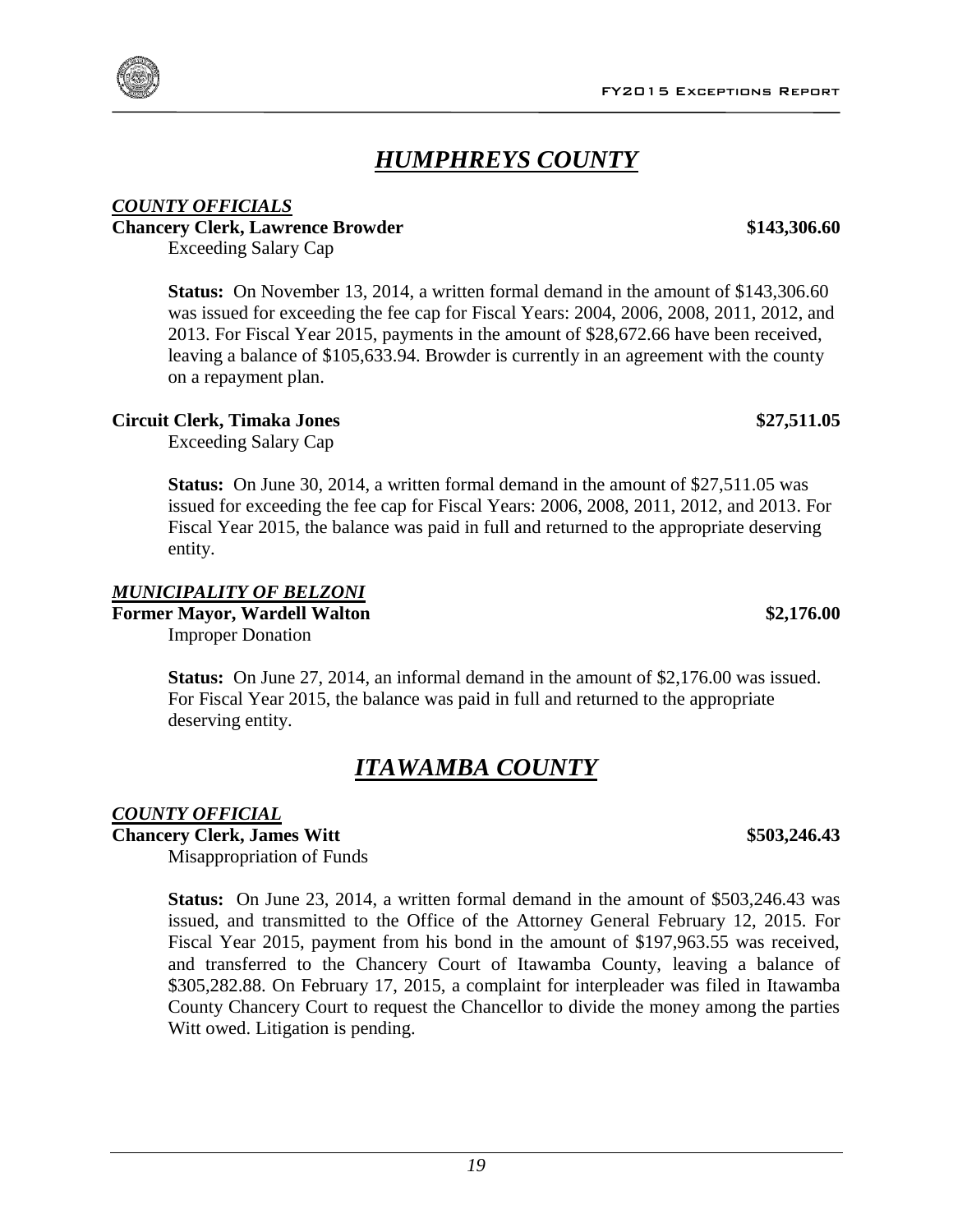FY2015 Exceptions Report

## *JACKSON COUNTY*

#### *COUNTY OFFICIALS* Former Tax Clerk, Nedra Wells **\$11,161.76**

Embezzlement

**Status**: Wells pled guilty to two counts of Embezzlement on January 18, 2013. She was sentenced to 10 years in prison, the sentence was suspended, and she will serve five years of probation. Wells is also required to pay restitution in the amount of \$7,235.15. On July 10, 2014, a written formal demand in the amount of \$11,161.76 was issued. For Fiscal Year 2015, payment from her bond company was received in the amount of \$10,000.00, leaving a balance of \$1,161.76.

#### *TAX COLLECTOR'S OFFICE*

## **Former Assistant Chief Deputy of Records, Christine Murphy \$7,427.71**

Embezzlement

**Status**: On October 8, 2013, Murphy pled guilty to Embezzlement and Alteration of Records. Murphy was given a non-adjudicated sentence of 10 years, with five suspended, and five years of supervised probation. Murphy was also ordered to pay restitution in the amount of \$7,427.71 by making monthly payments of \$150.00. On September 15, 2014, a written formal demand in the amount of \$7,427.71 was issued. For Fiscal Year 2015, payment in the amount of \$7,427.71 was received from her bond company, balance paid in full and returned to the appropriate deserving entity.

### *KEYS VOCATIONAL CENTER*

**Former Bookkeeper, Linda Smeby \$9,113.85**

Embezzlement

**Status:** On May 13, 2013, Smeby pled guilty to Embezzlement and was sentenced to 10 years in prison, suspended, ordered to serve five years of probation, and pay restitution in the amount of \$9,113.85 by making payments of \$100.00 per month. For Fiscal Year 2015, payments in the amount of \$1,200.00 were received, leaving a balance of \$7,713.85.

#### *OCEAN SPRINGS SCHOOL DISTRICT*

**Maintenance Director, Greg Rigdon \$11,058.14**

Misappropriation of Funds

**Status:** On July 14, 2014, a written formal demand in the amount of \$11,058.14 was issued.

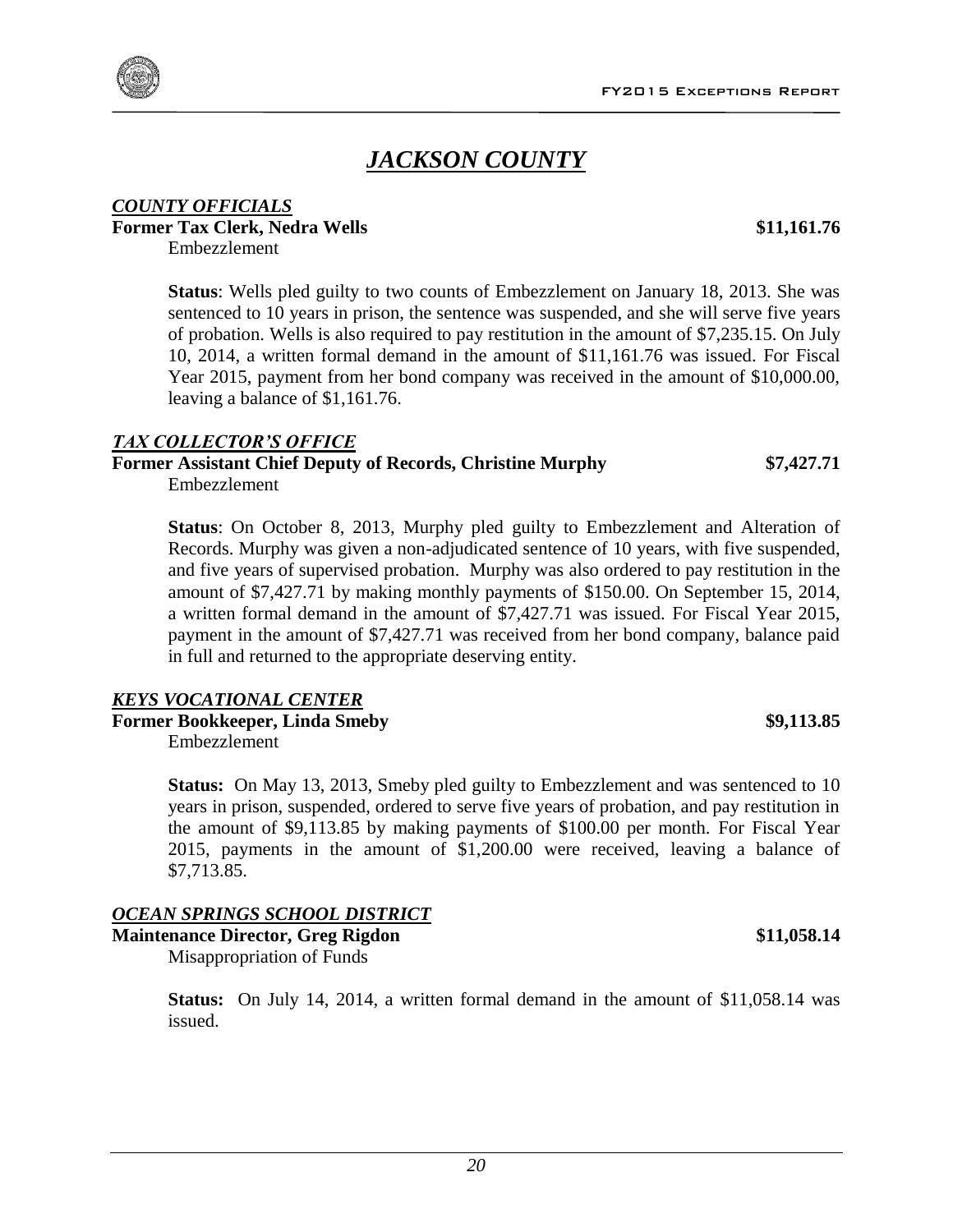

## *JASPER COUNTY*

#### *COUNTY OFFICIAL* **Former Deputy Chancery Clerk, Rosie Arrington \$6,401.92**

Misappropriation of Funds

**Status:** On October 3, 2014, Arrington pled guilty to Grand Larceny and was sentenced to serve one year on house arrest followed by four years of supervised probation. Arrington must also pay restitution in the amount of \$6,401.92. For Fiscal Year 2015, payment in the amount of \$6,401.92 was received from her bond company, balance paid in full, and returned to the appropriate deserving entity.

## *JEFFERSON COUNTY*

#### *COUNTY OFFICIAL*

#### **Former Circuit Clerk, Burnell Harris \$857,966.42**

Misappropriation of Funds

**Status:** A formal written demand in the amount of \$857,966.42 was issued on October 17, 2007. On October 17, 2007, Harris was found guilty of Theft of Federal Funds, Engaging in Monetary Transactions in Property Derived from Specified Unlawful Activity, and Tax Evasion. Harris was sentenced to seventy-two months in prison, supervised release for three years after imprisonment, and restitution to the Office of the State Auditor in the amount of \$447,086.07. For Fiscal Year 2015, payments in the amount of \$3,316.04 have been received, leaving a balance of \$543,717.91.

## *JEFFERSON DAVIS COUNTY*

#### *ELECTION COMMISSION*

**District 1 Election Commissioner, Linda Speights \$5,607.18**

Unauthorized Fees

**Status:** On September 8, 2014, a written formal demand in the amount of \$5,607.18 was issued, and on May 27, 2015, was transmitted to the Office of the Attorney General.

#### **District 2 Election Commissioner, O'Neal Hathorn \$6,922.07**

Unauthorized Fees

**Status:** On September 8, 2014, a written formal demand in the amount of \$6,922.07 was issued, and on May 27, 2015, was transmitted to the Office of the Attorney General.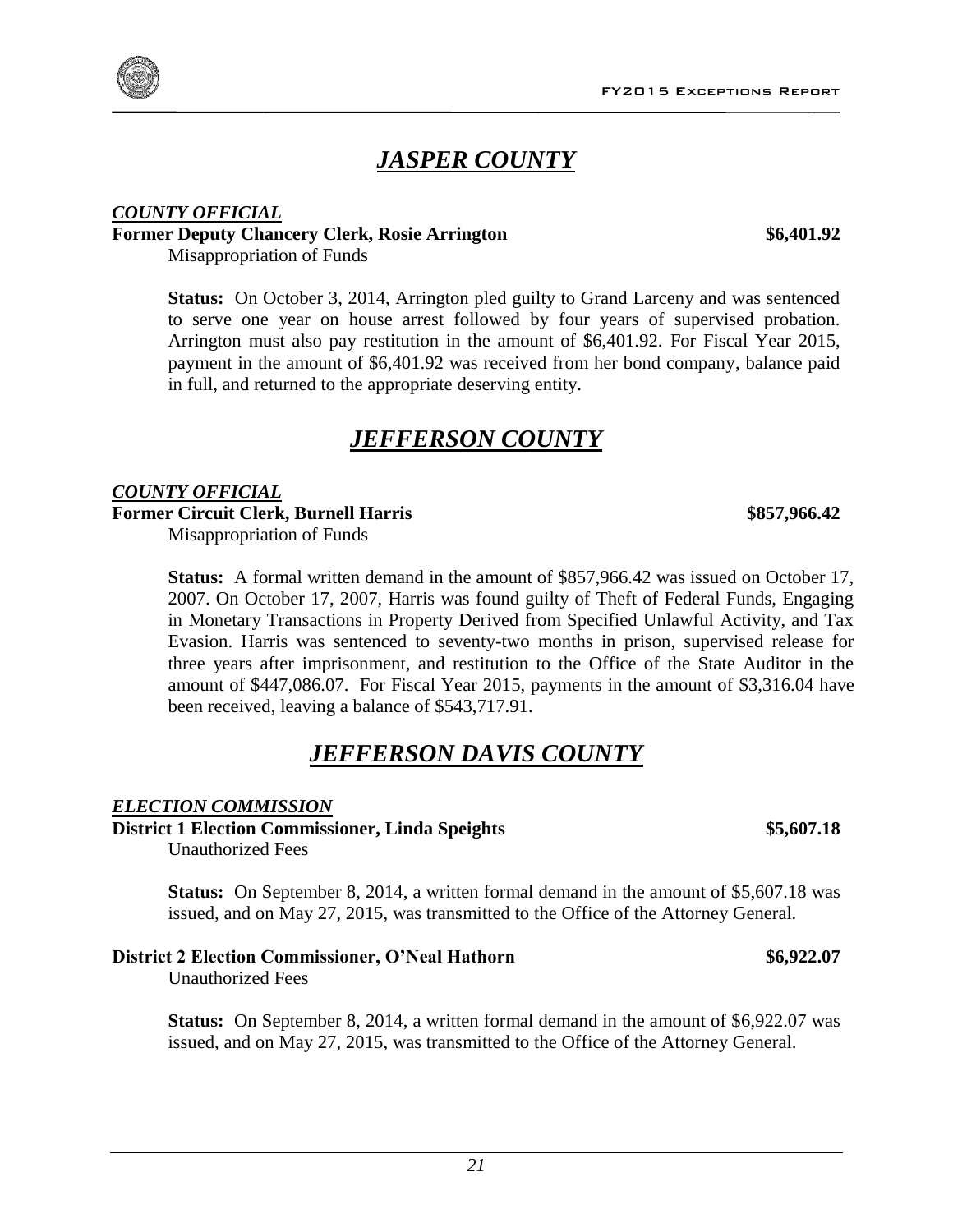### *JEFFERSON DAVIS COUNTY cont'd*

#### **District 3 Election Commissioner, Deandra Clavo \$6,391.41**

Unauthorized Fees

**Status:** On September 8, 2014, a written formal demand in the amount of \$6,391.41 was issued, and on May 27, 2015, was transmitted to the Office of the Attorney General.

#### **District 5 Election Commissioner, Carolyn Rhodes \$6,922.91**

Unauthorized Fees

**Status:** On September 8, 2014, a written formal demand in the amount of \$6,922.91 was issued, and on May 27, 2015, was transmitted to the Office of the Attorney General.

#### *MUNICIPALITY OF PRENTISS*

**Former City Clerk, Gail Glenda Williams \$115,786.81**

Embezzlement

**Status:** On August 27, 2013, a written formal demand in the amount of \$115,786.81 was issued. On February 3, 2014, Williams pled guilty to Embezzlement and was sentenced to a term of five years in the custody of the MDOC with two years in the intensive house arrest program, and three years to be served under post-release provisions with a supervised period. Williams is also ordered to pay restitution in the amount of \$79,620.27, at the rate of \$100.00 per month after the house arrest program begins. For Fiscal Year 2015, payments in the amount of \$220.00 have been received, leaving a balance of \$105,326.81.

## *JONES COUNTY*

#### *COUNTY OFFICIALS*

#### **Circuit Court Judge, Billy Joe Landrum \$313,726.73** Misuse of Public Funds

**Status:** On August 28, 2014, a written formal demand in the amount of \$313,726.73 was issued. On January 20, 2015, this case was transmitted to the Office of the Attorney General.

#### **Former Deputy Chancery Clerk, Natalie Brooke Ward \$307,985.48**

Embezzlement

**Status:** On September 22, 2009, Ward pled guilty to Embezzlement. She was sentenced to 12 years with five years suspended and seven years to serve. She was ordered to make restitution in the amount of \$307,985.48. On December 16, 2008, a formal written demand in the amount of \$307,985.48 was issued, and transmitted to the Office of the Attorney General on January 16, 2009. For Fiscal Year 2015, payments in the amount of \$700.00 have been received, leaving a balance of \$204,325.48.



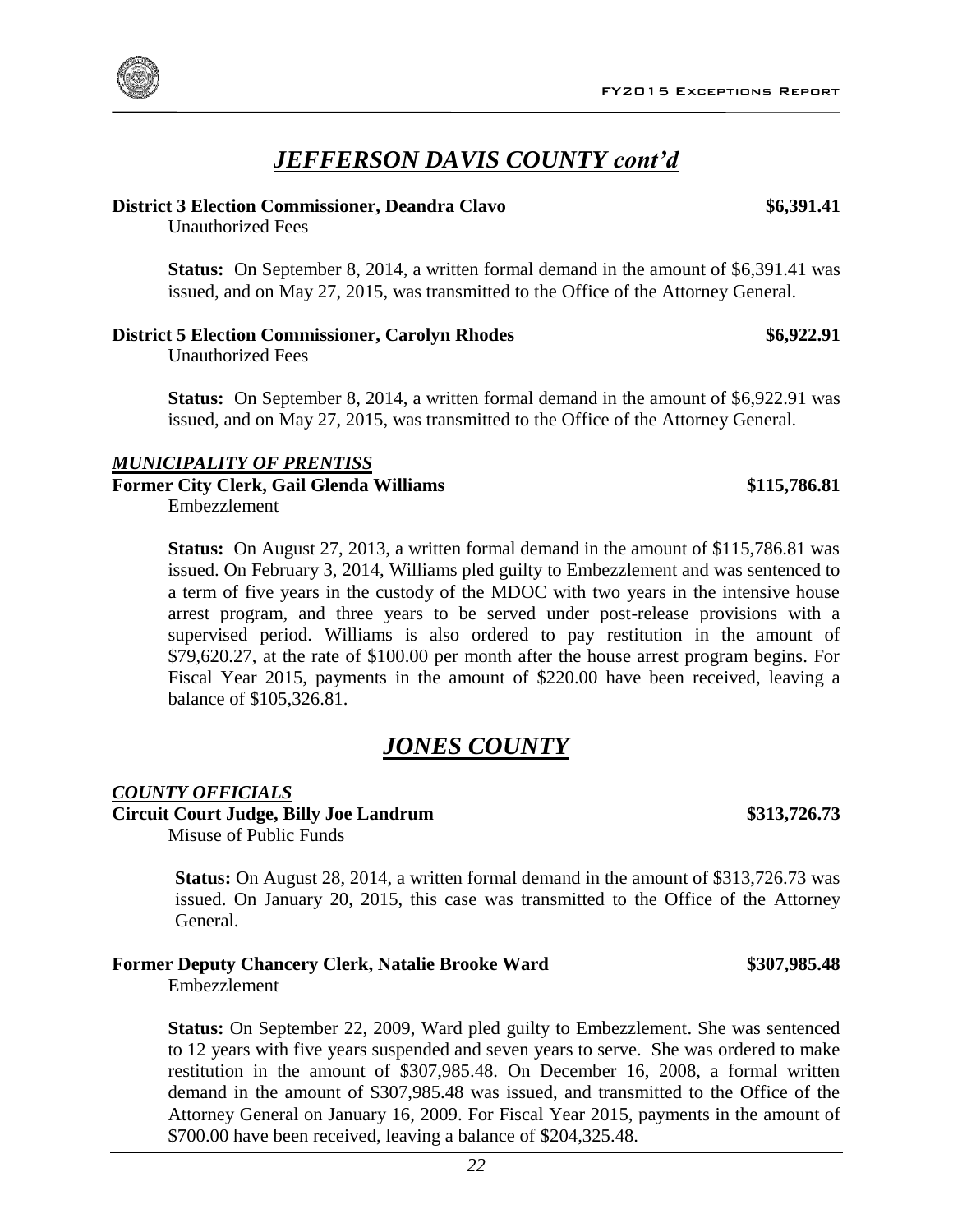## *JONES COUNTY cont'd*

### *JONES COUNTY JUNIOR COLLEGE*

Former Accounting Assistant, Tracy Laird **\$109,407.96** 

Embezzlement

**Status:** A formal written demand in the amount of \$109,407.96 was issued on September 9, 2009 and transmitted to the Office of the Attorney General on October 19, 2009. On January 20, 2010, Tracy Laird pled guilty to Embezzlement and was sentenced to 10 years, with five years to serve and five years post-release supervision, completion of Community Service Program, and restitution of \$109,407.96. For Fiscal Year 2015, payments in the amount of \$1,220.00 have been received, leaving a balance of \$16,228.16.

## *LAFAYETTE COUNTY*

#### *THE UNIVERSITY OF MISSISSIPPI*

**Former Secretary, Francine Green \$30,931.30** 

Embezzlement

**Status:** On April 7, 2011, Green pled guilty, was ordered to pay \$30,931.30 in restitution, and was sentenced to five years of supervised probation. For Fiscal Year 2015, payment from her bond company in the amount of \$9,252.53, and payments in the amount of \$2,000.00 from Green were received, leaving a balance of \$14,493.43.

#### *OFFICE OF THE DISTRICT ATTORNEY*

**Former Office Manager, Heather Thomas Peters \$8,003.02** Embezzlement

**Status:** On March 10, 2015, Peters was indicted on one count of Embezzlement, and also issued a formal written demand in the amount of \$8,003.02. On June 28, 2015, payment from her bond company was received in the amount of \$4,300.66, leaving a balance of \$3,296.29.

#### *MUNICIPALITY OF OXFORD*

**Former Deputy City Clerk, Alissa Liggins \$21,214.85**

Embezzlement

**Status:** On June 10, 2014, Liggins was indicted for Embezzlement. On June 23, 2014, a written formal demand in the amount of \$21,214.85 was issued. For Fiscal Year 2015, payment from her bond company in the amount of \$10,000.00 was received, leaving a balance of \$11,214.85.

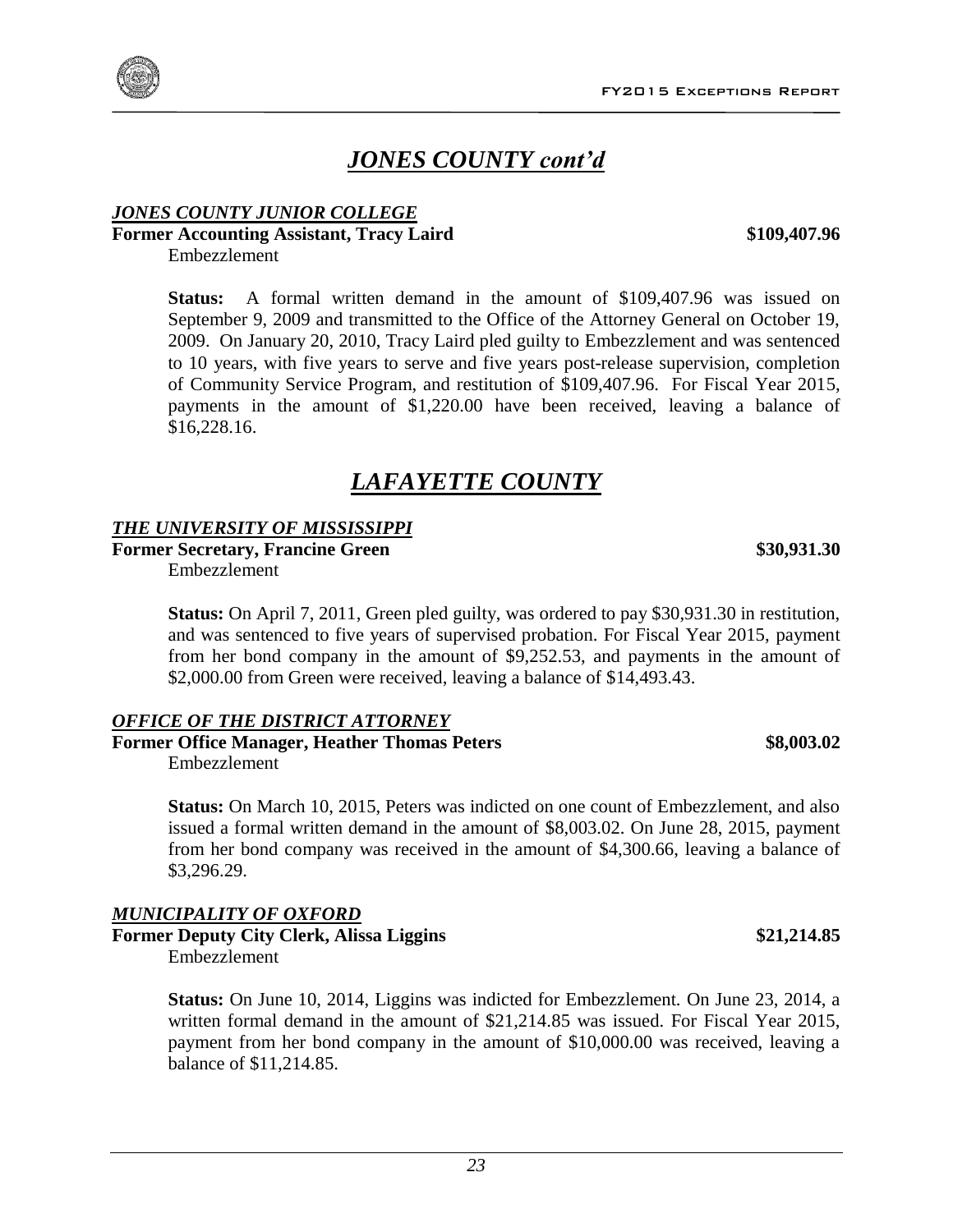## *LINCOLN COUNTY*

#### *BROOKHAVEN SCHOOL DISTRICT*

### **Former Maintenance Worker, Laron Smith \$6,297.00**

Theft

**Status:** On May 4, 2012, Smith was indicted for Grand Larceny. On May 6, 2013, Smith entered the Pretrial Intervention Program. Smith was ordered to pay restitution to the Brookhaven School District in the amount of \$6,297.00. For Fiscal Year 2015, payments in the amount of \$2,420 have been received, leaving a balance of \$727.00.

## *MADISON COUNTY*

#### *MADISON COUNTY SHERIFF'S OFFICE*

**Former Deputy Sheriff, Marcus Hudson \$12,373.51**

Making Fraudulent Claims

**Status:** On October 10, 2014, a written formal demand in the amount of \$12,373.51 was issued. On March 6, 2015, Hudson was sentenced to two years of Pretrial Diversion. For Fiscal Year 2015, payment has been received in full and returned to the appropriate deserving entity.

## *NESHOBA COUNTY*

## *COUNTY EMPLOYEES*

**Comptroller, Jill Watkins \$459,630.65** Misuse of Funds (Unauthorized Overtime Payments)

**Status:** On June 26, 2015, a written formal demand was issued in the amount of \$459,630.65.

#### **Purchasing Clerk, Julie Faye Russell \$449,130.47**

Misuse of Funds (Unauthorized Overtime Payments)

**Status:** On June 26, 2015, a written formal demand was issued in the amount of \$449,130.47.

#### **Payroll Clerk, Tammy Gomillion \$444,834.56**

Misuse of Funds (Unauthorized Overtime Payments)

**Status:** On June 26, 2015, a written formal demand was issued in the amount of \$444,834.56.

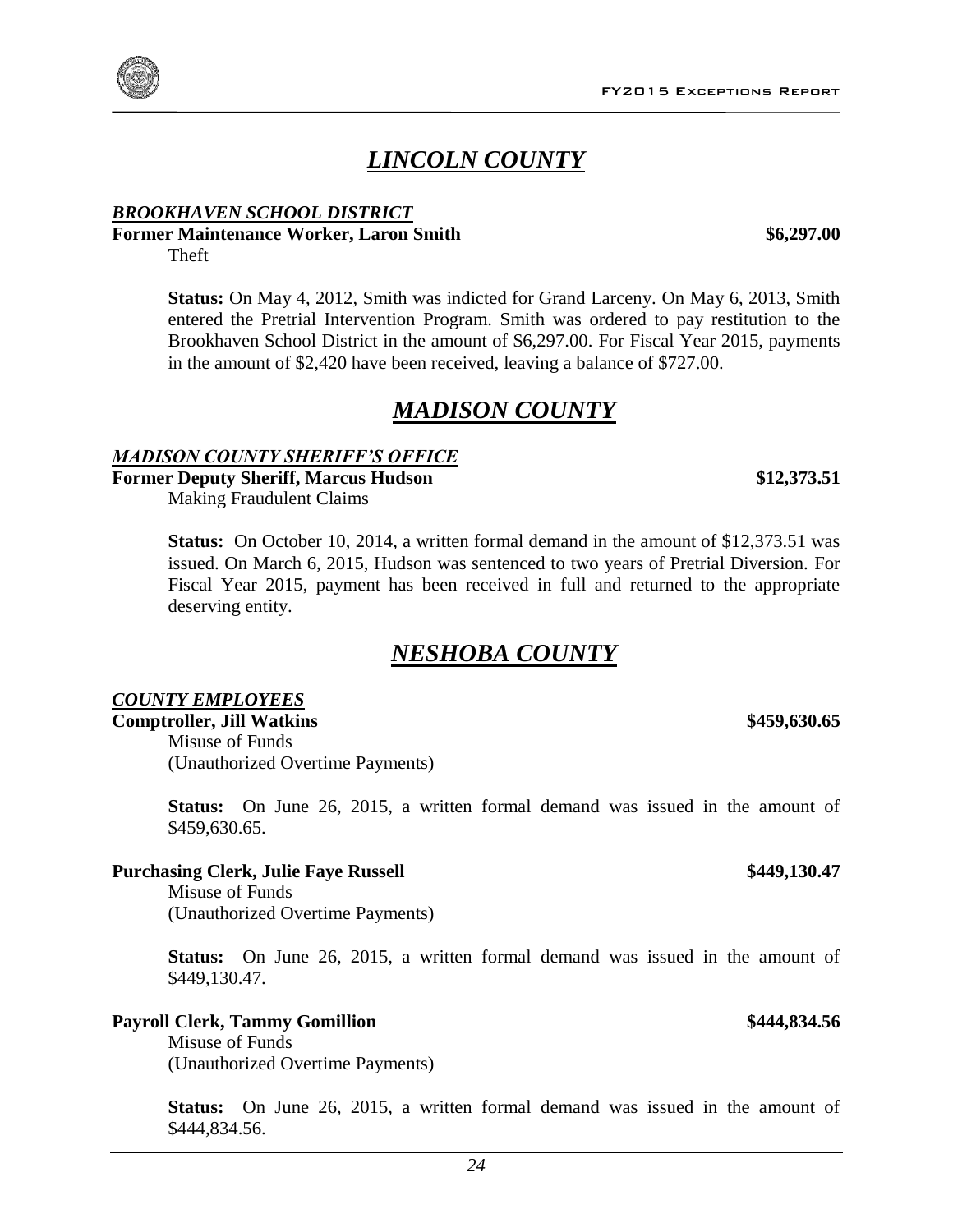## *NOXUBEE COUNTY*

#### *COUNTY EMPLOYEE* **Employee, Bobby Charles Tate \$1,830.05**

Embezzlement

**Status:** On April 15, 2015, a formal written demand in the amount of \$1,830.05 was issued. For Fiscal Year 2015, the balance has been paid in full and returned to the

#### *MUNICIPALITY OF BROOKSVILLE*

appropriate deserving entity.

Former City Clerk, Alvina DeLoach **\$93,801.68** Embezzlement

**Status:** On September 18, 2008, Alvina DeLoach pled guilty to Embezzlement. On March 13, 2009, she was sentenced to 10 years in the custody of MDOC, and placed on house arrest for two years, supervised probation for three years, and the remainder of the sentence was suspended. DeLoach was ordered to pay restitution in the amount of \$60,873.87. A Formal written demand in the amount of \$93,801.68 was issued on April 30, 2009, and transmitted to the Office of the Attorney General on May 29, 2009. For Fiscal Year 2015, payment in the amount of \$130.00 has been received, leaving a balance of \$28,779.18.

## *PANOLA COUNTY*

#### *COUNTY EMPLOYEE*

**Road Manager, Lygunnha Bean \$2,274.81** Work on Private Property

**Status:** On April 22, 2015, a written informal demand was issued in the amount of \$2,274.81. For Fiscal Year 2015, the balance has been paid in full and returned to the appropriate deserving entity.

#### *COLES POINT VOLUNTEER FIRE DEPARTMENT*

**Former Secretary, Martha Chrestman \$58,372.57**

Embezzlement

**Status:** On September 5, 2013, a written formal demand was issued in the amount of \$58,372.57. On December 11, 2014, Chrestman was sentenced to serve 10 years in MDOC. Chrestman's sentence was suspended and she was ordered to pay restitution in the amount of \$58,972.57. For Fiscal Year 2015, payments in the amount of \$4,600.00 have been received, leaving a balance of \$43,772.57.

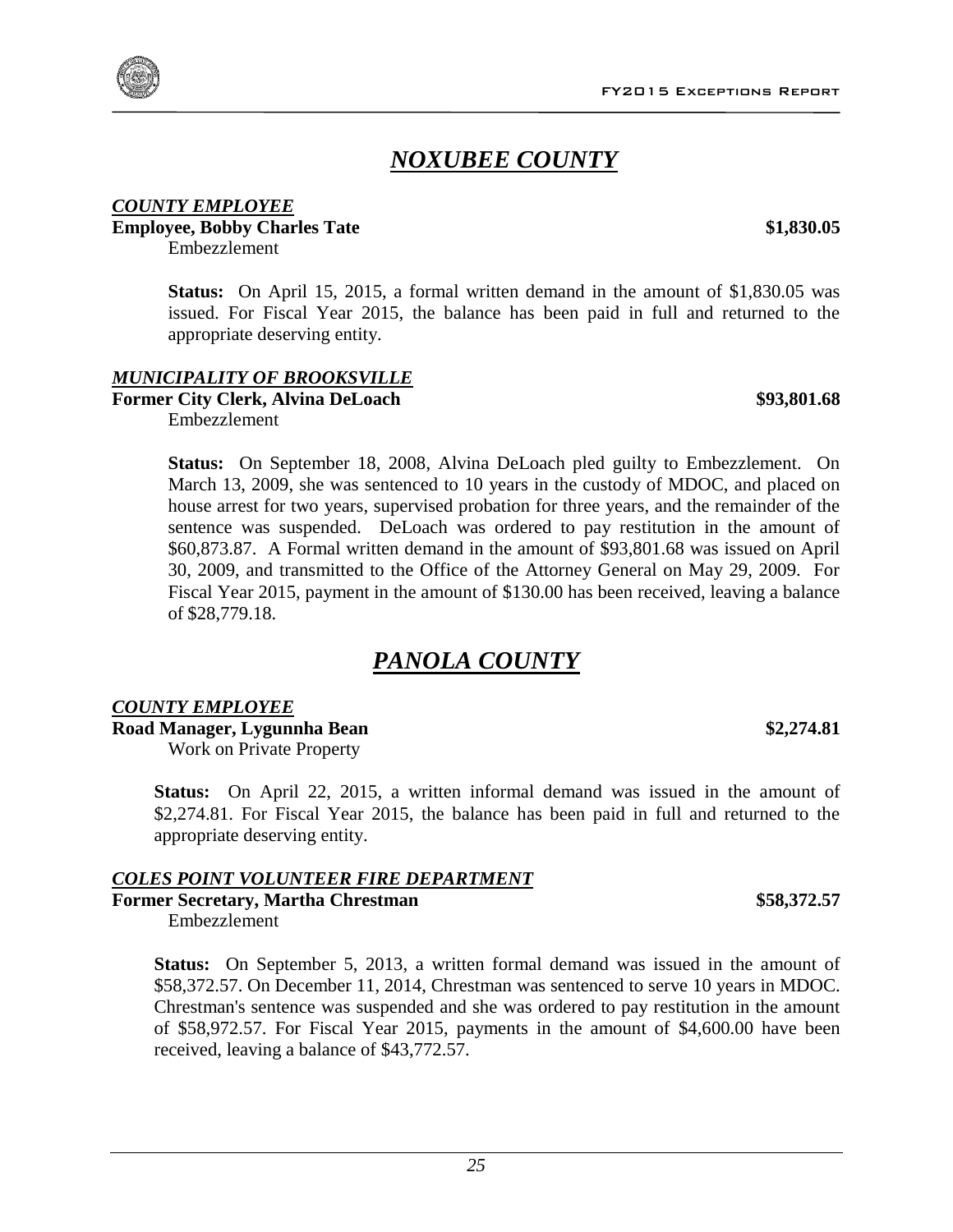## *PANOLA COUNTY cont'd*

#### *PANOLA COUNTY LAND COMMISISON*

### **Former Flood/Plain Permit Director, Michael Purdy \$8,720.68**

Embezzlement

**Status:** On November 21, 2014, Purdy pled guilty to Embezzlement, and was sentenced to five years in custody of MDOC, which was suspended. For Fiscal Year 2015, balance has been paid in full and returned to the appropriate deserving entity.

## *PEARL RIVER COUNTY*

#### *PEARL RIVER COUNTY PUBLIC SCHOOL DISTRICT*

**Former Bookkeeper, Darlene Comesana \$92,394.75**

Embezzlement

**Status:** On August 24, 2009, Darlene Comesana pled guilty to Embezzlement. The court withheld acceptance of the plea for five years and ordered her to pay restitution in the amount of \$40,000.00. A formal written demand in the amount of \$92,394.75 was issued on March 23, 2011 and was transmitted to the Office of the Attorney General on May 6, 2011. For Fiscal Year 2015, payments in the amount of \$4,300.00 were received, leaving a balance of \$83,949.75.

#### *MUNICIPALITY OF PICAYUNE*

**Former Employee, Greg Kerr \$4,518.80** Misappropriation of Funds

**Status:** On May 26, 2015, Kerr pled guilty to False Statements and Representations, and was sentenced to five years of non-adjudicated probation and ordered to pay \$4,518.80 in restitution.

## *PERRY COUNTY*

#### *SOIL AND WATER CONSERVATION DISTRICT*

**Former Clerk, Melanie Nobles \$2,861.24**

Embezzlement

**Status:** On August 25, 2011, Melanie Nobles pled guilty to one count of Embezzlement. She was sentenced to five years in the custody of MDOC, suspended, five years of probation, and restitution to the State Auditor's Office in the amount of \$2,861.24. For Fiscal Year 2015, the balance has been paid in full and returned to the appropriate deserving entities.

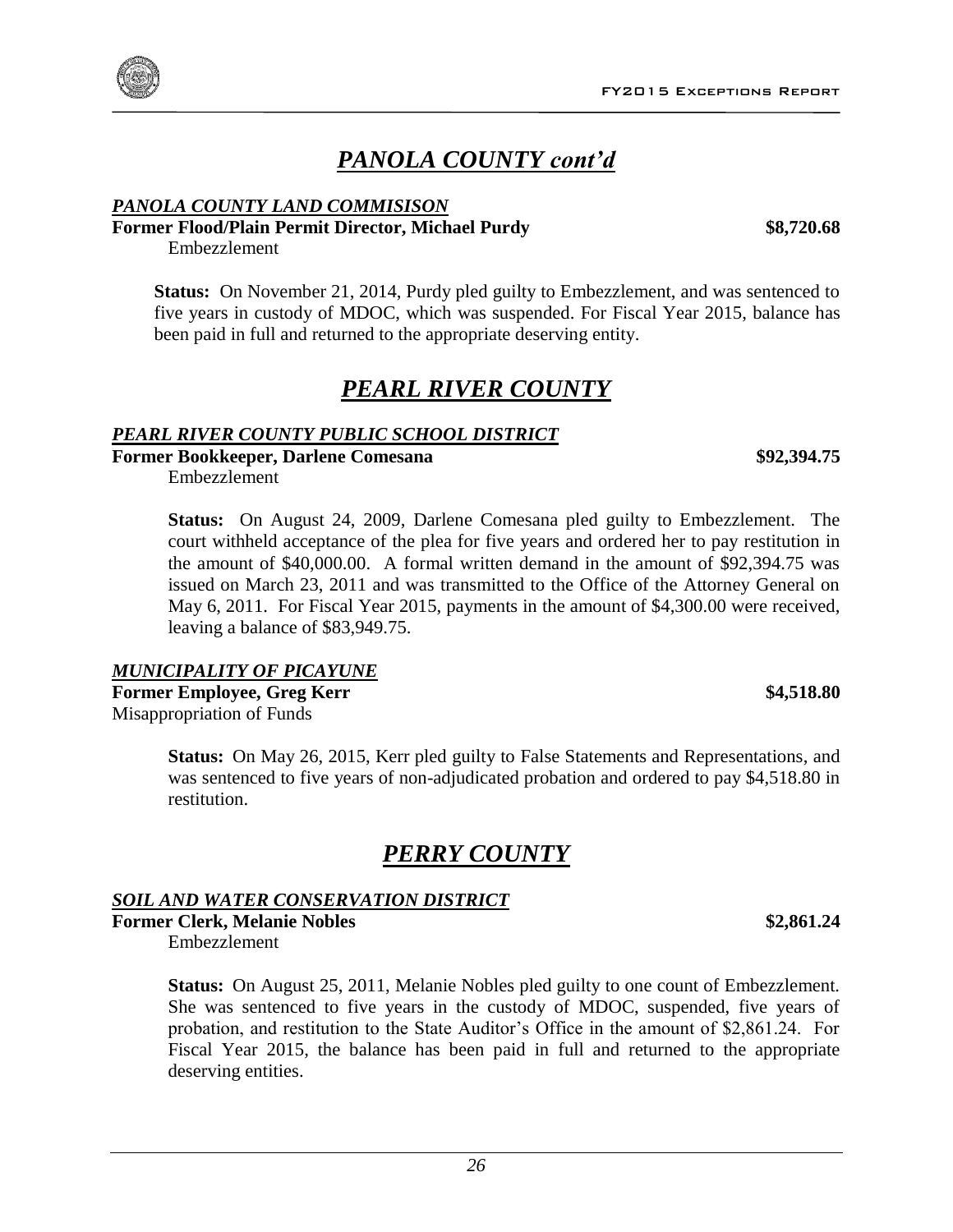## *PONTOTOC COUNTY*

#### *COUNTY OFFICIAL*

## **Former Deputy Chancery Clerk, Allison Stegall \$13,934.97**

Misappropriation of Funds

**Status:** On May 11, 2015, a written formal demand was issued in the amount of \$13,934.97. On June 8, 2015, payment was received, balance paid in full, and returned to the appropriate deserving entity.

## *PRENTISS COUNTY*

#### *COUNTY OFFICIAL*

#### **Former Justice Court Clerk, Rita Collette Ivy \$82,391.14**

Embezzlement

**Status:** On June 30, 2005, Ivy pled guilty and was sentenced to 16 years, with eight years to serve, and eight years suspended, with five years of post-release supervision. She was ordered to pay restitution in the amount of \$82,391.14. For Fiscal Year 2015, payments in the amount of \$598.80 have been received and returned to the bonding company.

#### *NORTHEAST MISSISSIPPI COMMUNITY COLLEGE*

**Former Accounts Receivable Specialist, Seleta Howell \$76,607.41** Embezzlement

**Status:** Formal written demand in the amount of \$76,607.41 was issued on November 4, 2008, and transmitted to the Office of the Attorney General on December 4, 2008. On June 30, 2009, Howell pled guilty in Circuit Court to three counts of Embezzlement. She was ordered to serve 20 years in custody of the MDOC, with 17 years suspended, five years post release supervision, and to pay restitution in the amount of \$76,607.41. For Fiscal Year 2015, payments in the amount of \$780.00 have been received, leaving a balance of \$73,094.91.

## *QUITMAN COUNTY*

#### *COUNTY OFFICIALS*

#### **District 1 Supervisor, Sheridan Boyd \$3,495.26**

Misappropriation of Funds

**Status:** On September 4, 2014, a written formal demand in the amount of \$3,495.26 was issued. On November 12, 2014, payment from the bond company was received, balance was paid in full, and returned to the appropriate deserving entity.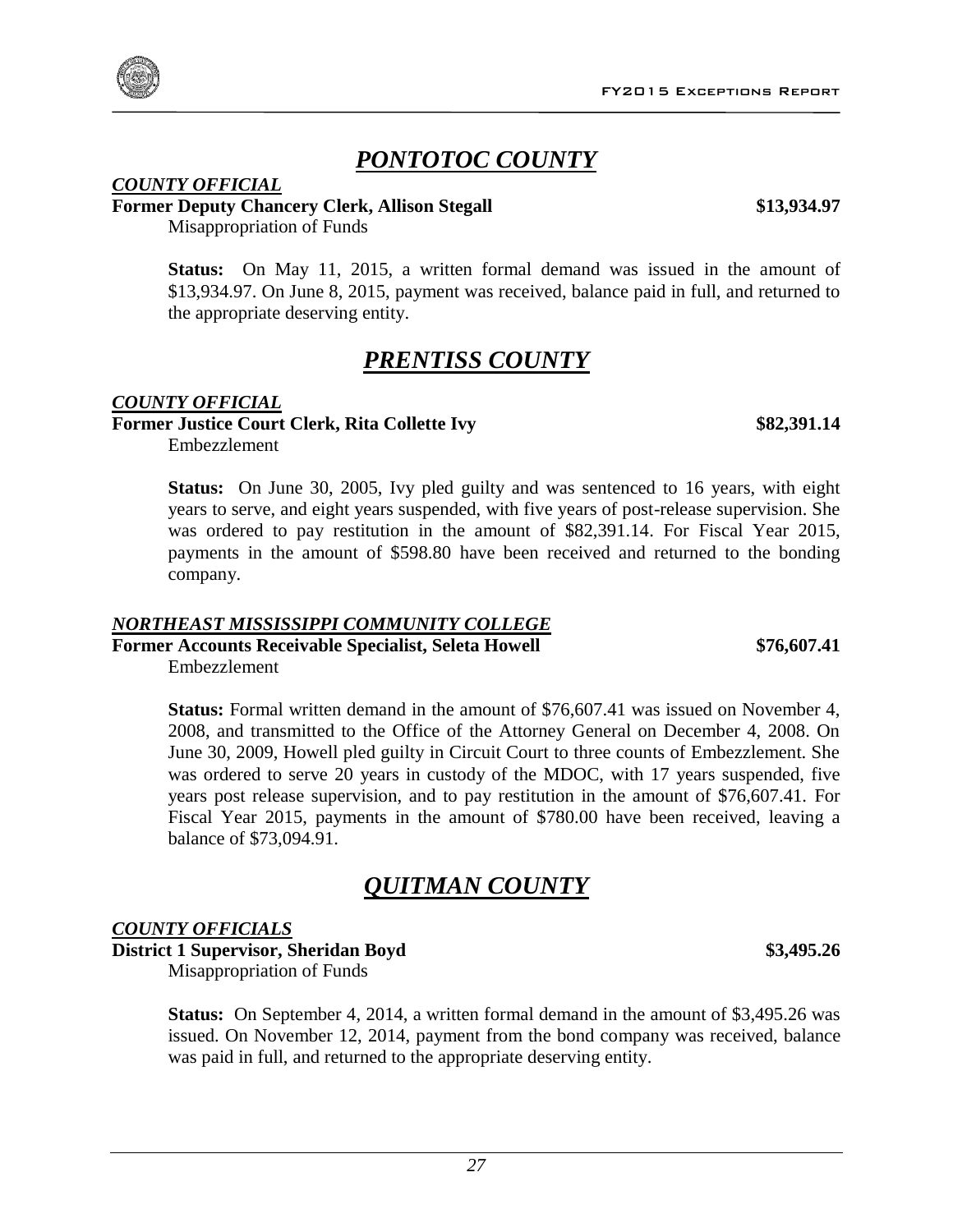## *QUITMAN COUNTY cont'd*

#### **Former Tax Assessor, Kymberly Bell \$61,773.81**

Misappropriation of Funds

**Status:** On January 27, 2014, Bell was indicted and arrested on four counts of Embezzlement and one count of Fraud. Bell is currently awaiting trial.

## *RANKIN COUNTY*

#### *RANKIN COUNTY SCHOOL DISTRICT*

**Nurse Practitioner, Melanie Harrell-Garner \$16,108.13**  Salary Overpayments

**Status:** On June 27, 2014, a written formal demand in the amount of \$16,108.13 was issued. For Fiscal Year 2015, the balance has been paid in full and returned to the appropriate deserving entity.

#### *HUDSPETH REGIONAL CENTER*

**Former Employee, John T. Ray \$907.65** Embezzlement

**Status:** On August 25, 2014, a written formal demand in the amount of \$907.65 was issued. For Fiscal Year 2015, the balance has been paid in full and returned to the appropriate deserving entity.

## *SMITH COUNTY*

#### *COUNTY OFFICIAL*

**Former Deputy Clerk, Robbin Hannah \$574.64** Petit Larceny

**Status:** On January 21, 2015, Hannah pled guilty to Petit Larceny and was ordered to pay \$574.64 in restitution. For Fiscal Year 2015, \$249.25 has been received, leaving a balance of \$325.39.

## *STONE COUNTY*

#### *STONE COUNTY ECONOMIC DEVELOPMENT PARTNERSHIP*

#### **Former Executive Director, Jay Paul Gumm \$30,480.00** Embezzlement

**Status:** On January 22, 2014, Gumm was indicted for Embezzlement. Gumm is currently awaiting trial.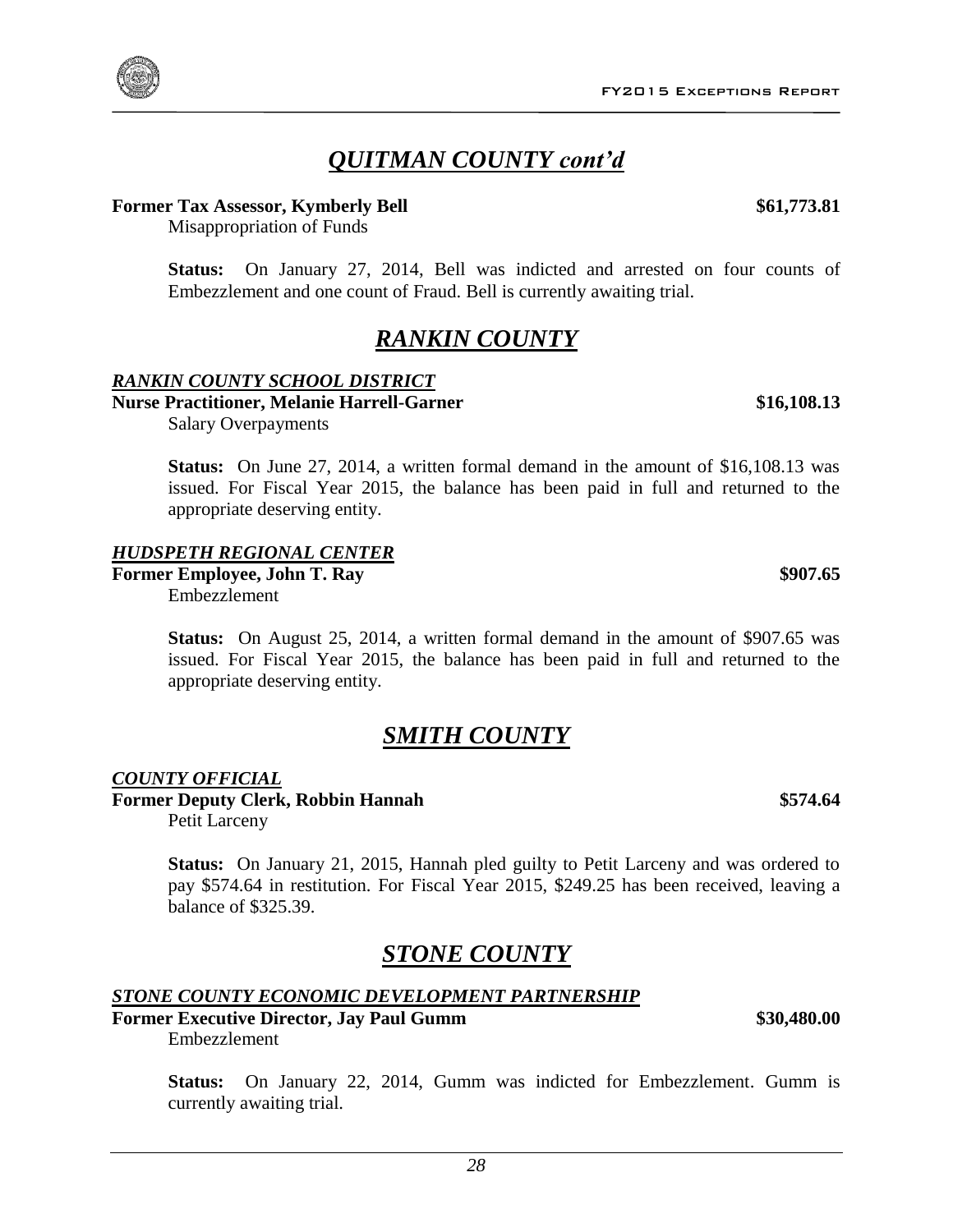## *SUNFLOWER COUNTY*

#### *MUNICIPALITY OF INDIANOLA*

#### **Former Deputy Municipal Court Clerk, Tina Parker \$66,118.18**

Missing Funds

**Status:** On February 11, 2013, the Court accepted Parker's guilty plea and withheld adjudication for a period of seven years, provided Parker complete five years of supervised probation, followed by two years unsupervised probation. Parker was also ordered to pay restitution in the amount of \$35,000.00 to the City of Indianola in monthly payments of \$200.00 beginning March 4, 2013. In addition, Parker shall pay \$2,500.00 from her income tax return each year for seven years. A written formal demand in the amount of \$66,118.18 was issued on February 15, 2013. For Fiscal Year 2015, Parker has made payments in the amount of \$3,900.00, leaving a balance of \$5,940.18.

## *TALLAHATCHIE COUNTY*

#### *COUNTY OFFICIAL*

**Former Deputy Tax Clerk, Essie Adams \$4,338.45** Embezzlement

**Status:** On June 9, 2015, Adams was indicted on one count of Embezzlement. On June 10, 2015, a written formal demand in the amount of \$4,338.45 was issued.

## *TATE COUNTY*

#### *COUNTY OFFICIAL*

#### **Former Deputy Circuit Clerk, Bridget Lark \$10,186.56**

Embezzlement

**Status:** On November 24, 2009, Bridgett Lark pled guilty in circuit court to Embezzlement. The court withheld acceptance of the plea for five years and she was ordered to pay restitution in the amount of \$7,629.00. Formal written demand in the amount of \$10,186.56 was issued on November 24, 2009, and transmitted to the Office of the Attorney General on December 24, 2009. For Fiscal Year 2015, payment in the amount of \$2,406.00 has been received, leaving a balance of \$2,712.56.

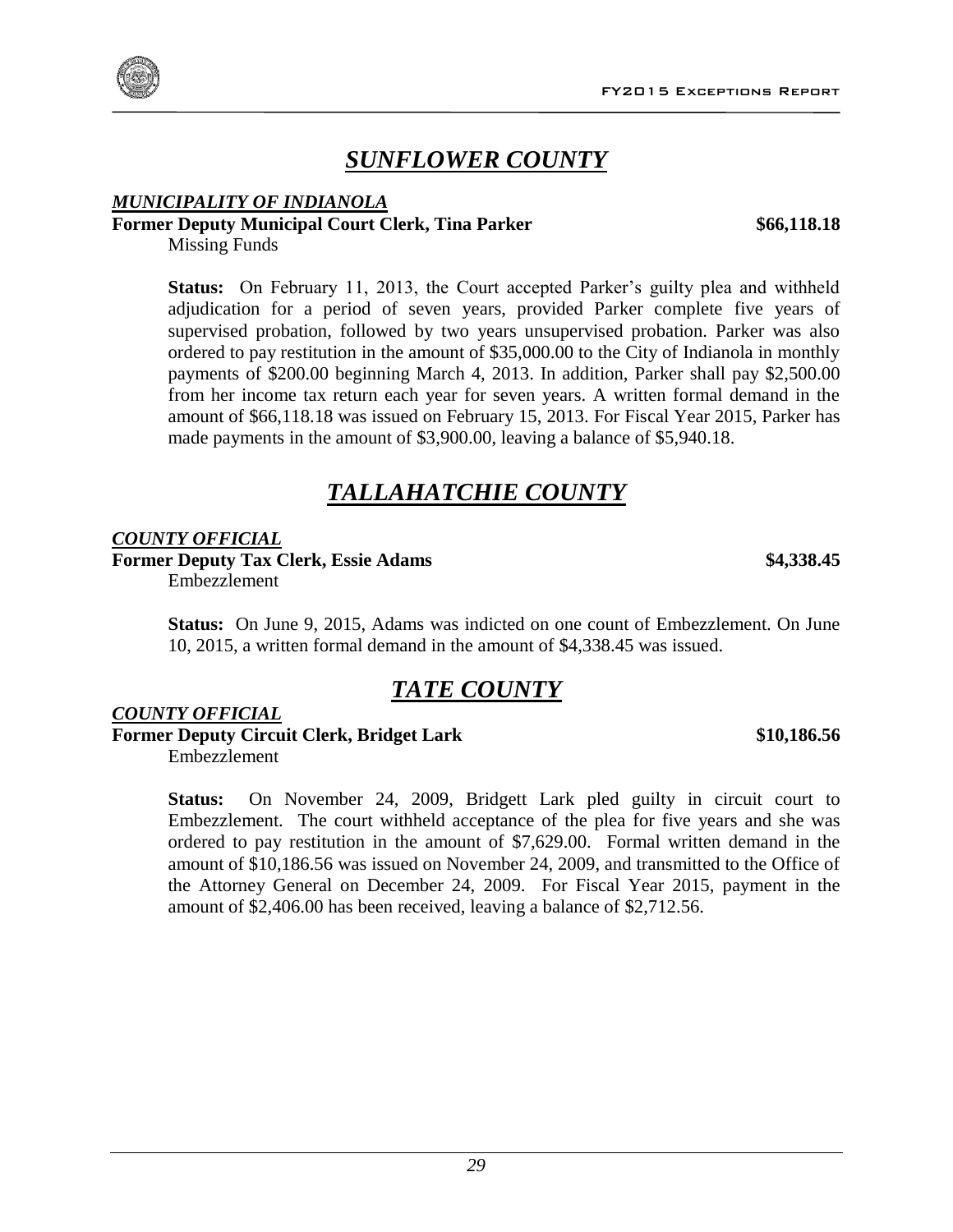

## *TISHOMINGO COUNTY*

#### *TISHOMINGO COUNTY ECONOMIC DEVELOPMENT AUTHORITY*

Former Contractor, Charles Lofstrom  $$12,342.41$ 

False Pretense

**Status:** On June 12, 2007, Charles Lofstrom entered a plea of guilty to False Pretense, in circuit court. On September 6, 2007, Lofstrom was placed on unsupervised probation for three years. There was no restitution ordered. Formal written demand was issued on December 4, 2007, and transmitted to the Office of the Attorney General on January 4, 2008. For Fiscal Year 2015, payment in the amount of \$4,418.66 was received, leaving a balance of \$7,923.75.

## *UNION COUNTY*

#### *COUNTY OFFICIAL* **Former Coroner, Mark Golding**   $$398,418.83$ Fraud

**Status**: A written formal demand in the amount of \$398,418.83 was issued on September 12, 2013. Golding entered a guilty plea on September 23, 2013, to two counts of Fraud by a Public Official in Union County Circuit Court. Golding was sentenced to five years on each count in the custody of the MDOC, three years on each count were suspended. Golding will serve two years on each count for a total of four years. He will be placed on post-release supervision, and counts one and two will run consecutively. In addition, Golding was ordered to pay restitution in the amount of \$363,484.93 to the Union County General Fund, and restitution of \$34,933.90 to the Office of the State Auditor. Additionally, Golding forfeited all of his interest in his state retirement. For Fiscal Year 2015, payment from PERS was received in the amount of \$65,054.03, and payment in the amount of \$100,000.00 was received from his bonding company, leaving a balance of \$233,364.80.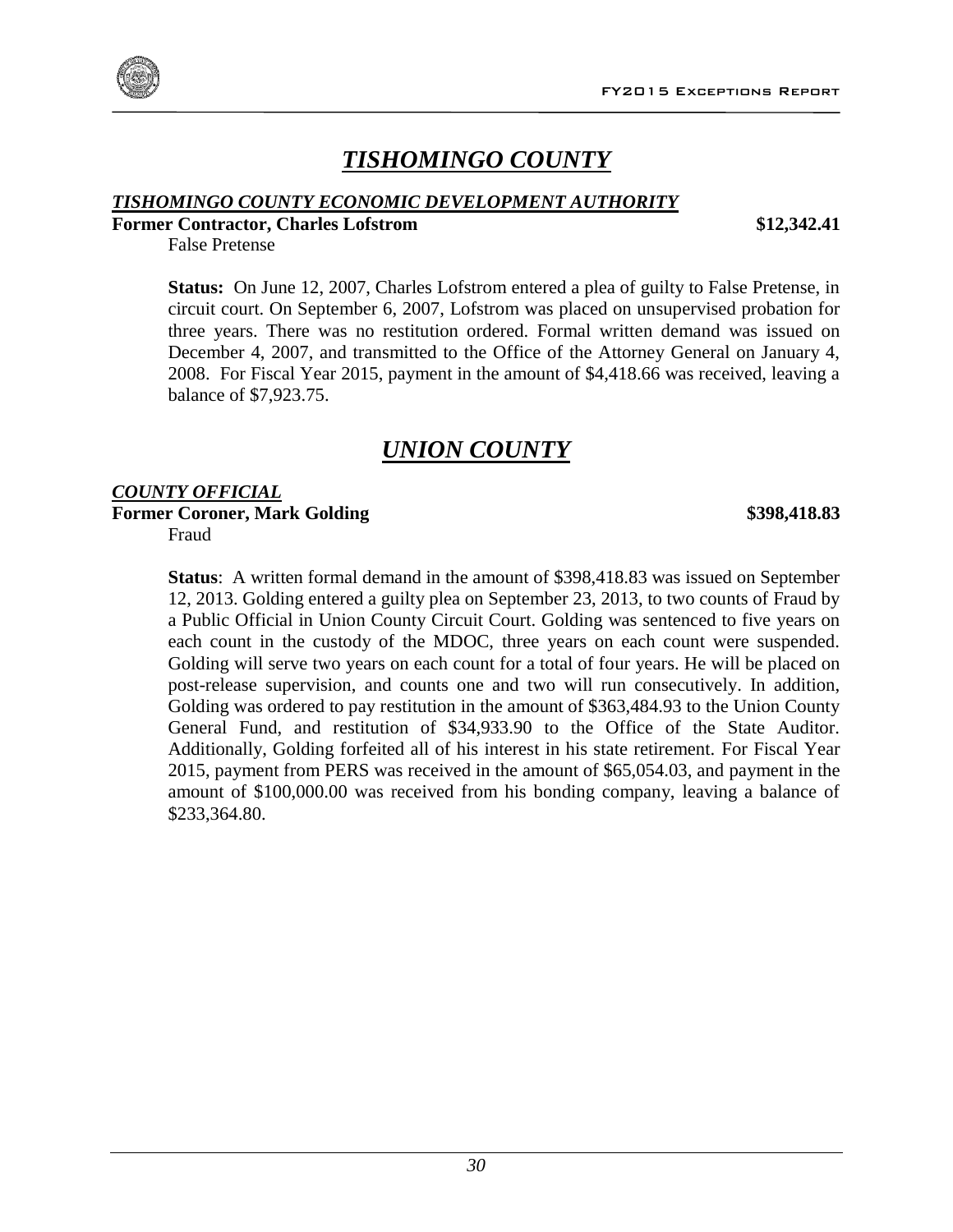

## *WARREN COUNTY*

#### *COUNTY OFFICIAL* **Former Circuit Clerk, Shelly Ashley-Palmertree**  $$661,751.75$ Over the Cap Fees **\$156,500.00 \$156,500.00**

Excess Fees **\$229,880.01**

**Status:** A written formal demand in the amount of \$661,751.75 was issued on March 5, 2013. On August 16, 2013, another written formal demand in the amount of \$156,500.00 was issued. A third demand was issued May 21, 2014, in the amount of \$229,880.01. In May of 2014, the Investigations Law Enforcement Division presented documents to the Warren County Board of Supervisors proving Palmertree did not live in Warren County, therefore, the Board declared the circuit clerk position vacant. On September 29, 2014, Palmertree was sentenced to 10 years in the custody of MDOC, with five years to serve and the remaining five years suspended. She was also ordered to pay restitution in the amount of \$12,000.00, which was paid October 15, 2014. On March 31, 2015, a civil judgment to pay the full amount of the demands was entered against Palmertree. On June 29, 2015, the Hinds County Chancery Court entered a civil order granting judgment against Palmertree's bond in the amount of \$300,000.00. For Fiscal Year 2015, payment from her bond company was received in the amount of \$300,000.00.

#### *VICKSBURG HIGH SCHOOL*

**Former Football Coach, Alonzo Stevens \$11,756.89** Misappropriation of Funds

**Status:** A written formal demand in the amount of \$11,756.89 was issued on June 15, 2015.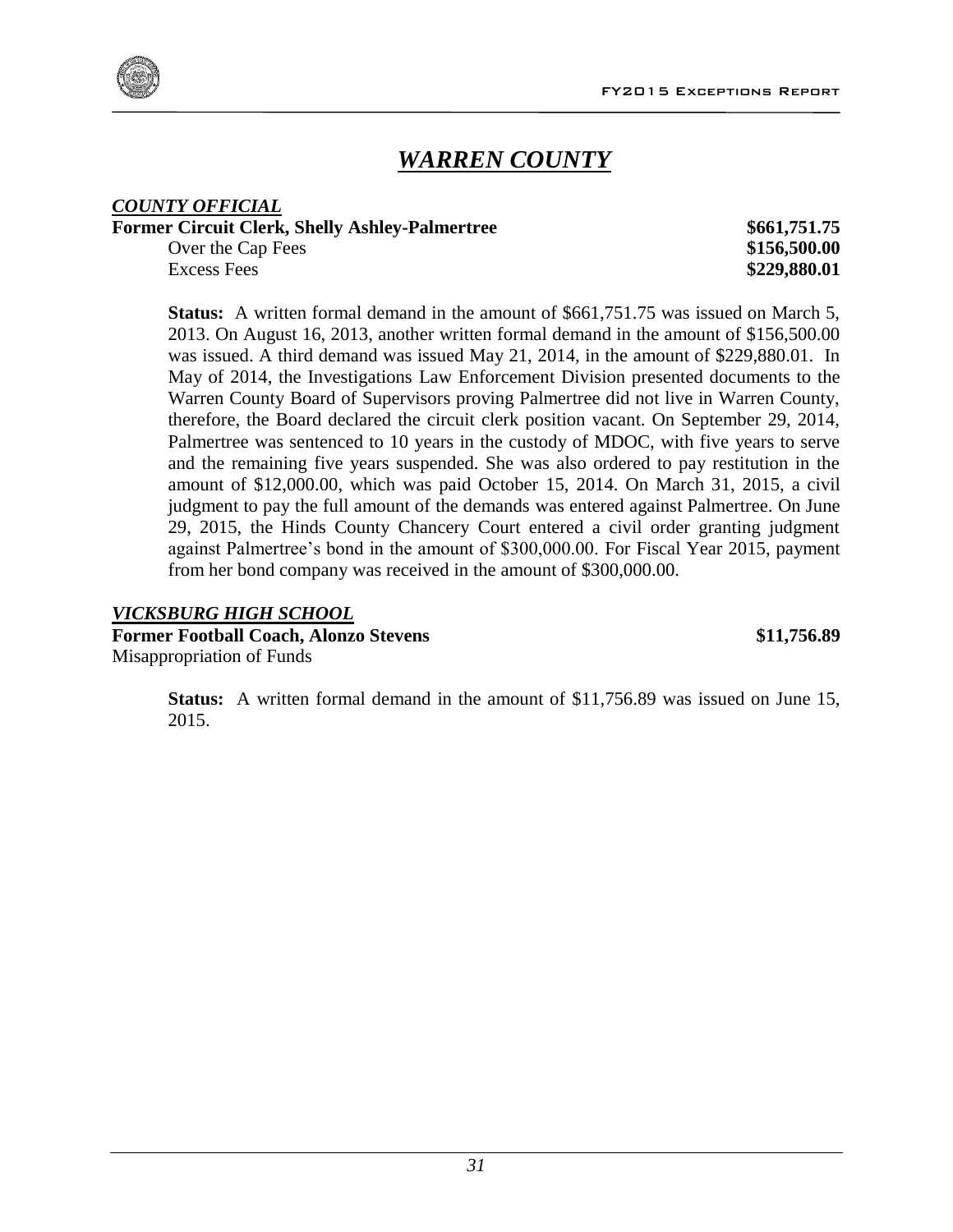

## *WASHINGTON COUNTY*

#### *GREENVILLE PUBLIC SCHOOLS*

### **Former Superintendent, Dr. Harvey Franklin, Sr. \$1,201,247.00**

Fraud

**Status**: On May 15, 2012, Dr. Franklin resigned as the Superintendent of Education for the Greenville Public School District. On August 2, 2012, Dr. Franklin pled guilty in federal court to two counts of Accepting a Bribe and one count of Embezzlement, for which the government sought forfeiture of a 2010 Ford F-150 and Real Property identified as 930 South Washington, Greenville, Washington County, Mississippi, 38701 and as Parcel #15444400000 in the Washington County, Mississippi, Tax Assessor records. On November 13, 2013, Franklin was sentenced to 76 months each on two counts and 60 months on a third count, to be served concurrently. Franklin was also ordered to pay joint and several restitution with Edna Goble totaling \$1,201,247.00 with \$75,000.00 due immediately. He will also perform 300 hours of community service. For Fiscal Year 2015, payments in the amount of \$6,669.00 were received, leaving a balance of \$1,189,927.69.

#### **Founder and President of Teach Them to Read, Edna Goble \$1,201,247.00**

Conspiracy to Pay Bribes

**Status**: On June 19, 2014, Goble pled guilty to one count of Conspiracy to Pay Bribes and was sentenced to 30 months in prison, and three years of supervised release. Goble admitted to paying bribes and kickbacks to Harvey Franklin. Goble was also ordered to pay restitution in the amount of \$1,201,247.00 jointly and severally with Franklin. For Fiscal Year 2015, payments in the amount of \$250.00 have been received, leaving a balance of 1,200,997.00.

#### *MUNICIPALITY OF ARCOLA*

#### **Former Town Clerk, Elnoria Slator 693,094.30**

Embezzlement

**Status**: On January 13, 2013, a written formal demand in the amount of \$93,094.30 was issued. On April 4, 2014, Slator pled guilty to Embezzlement and was sentenced to adjudication withheld for five years, five years unsupervised probation, and restitution in the amount of \$3,021.50. Payments are to begin on or before May 5, 2014, and continue each and every month until paid in full. For Fiscal Year 2015, payments in the amount of \$1,100.00 have been received, leaving a balance of \$91,994.30.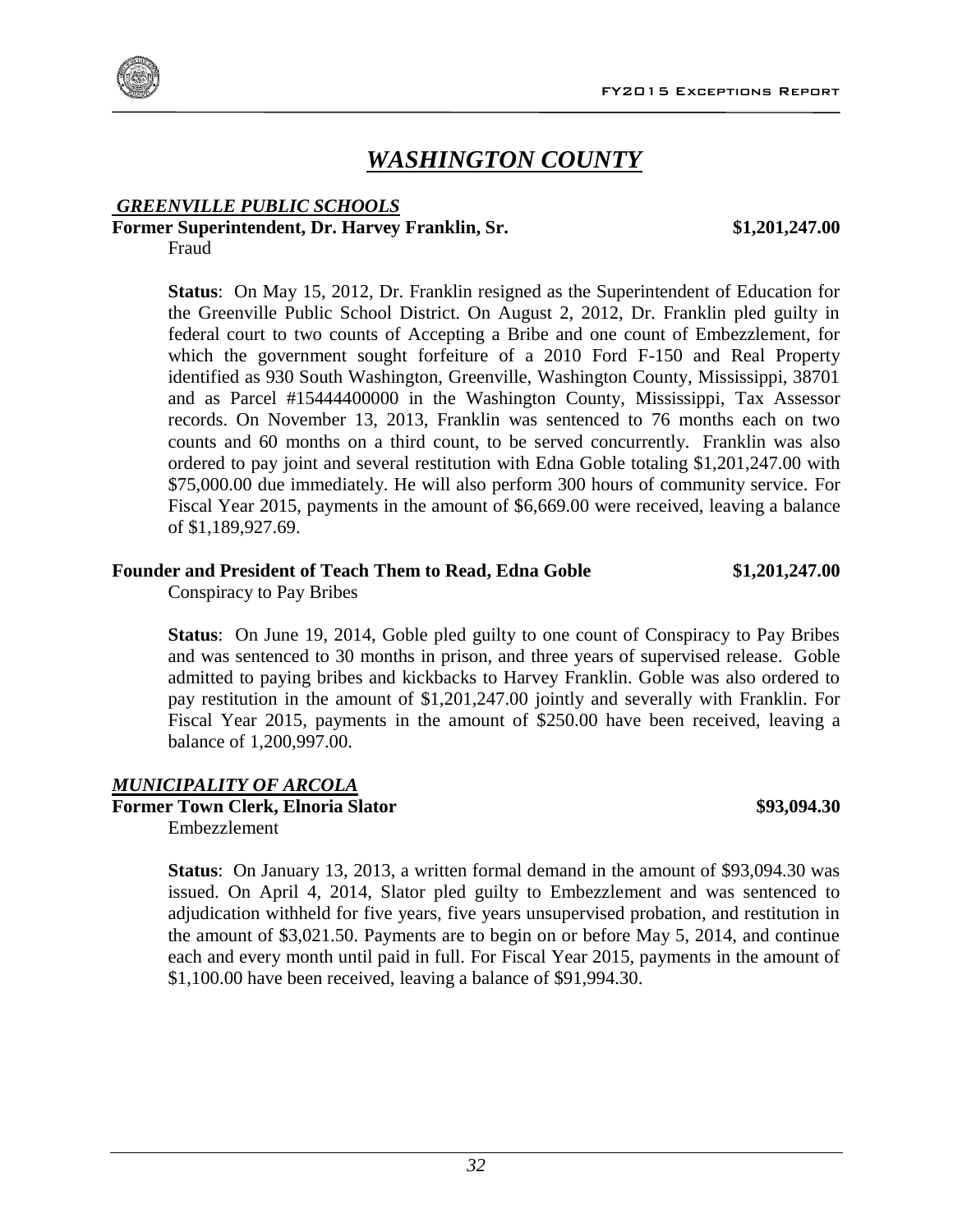## *WASHINGTON COUNTY cont'd*

### *MUNICIPALITY OF GREENVILLE*

**Former Employee, Sandra Yvette Yeager \$115,892.62**

Embezzlement

**Status**: On October 23, 2013, Yeager was arrested on one count of Embezzlement, and she was given a formal written demand in the amount of \$115,892.62. On January 5, 2015, Yeager was sentenced to 10 years of intensive supervised probation, eight years suspended, five years supervised probation upon completion of the intensive supervised probation, and restitution in the amount of \$115,892.62. For Fiscal Year 2015, payments in the amount of \$76,590.99 have been received, leaving a balance of \$39,301.63.

## *WINSTON COUNTY*

#### *NANIH WAIYA SCHOOL* **Former Bookkeeper, Lori Young \$28,917.15**

Embezzlement

**Status:** A written formal demand in the amount of \$28,917.15 was issued on April 5, 2013. On March 26, 2013, Young was indicted on one count of embezzlement. For Fiscal Year 2015, payment in the amount of \$6,541.88 has been received, leaving a balance of \$22,375.27.

## *YALOBUSHA COUNTY*

### *MISSISSIPPI BEEF PROCESSORS*

**Former Owner/Manager, Richard N. Hall, Jr. \$577,964.59**

Mail Fraud/Money Laundering

**Status:** On January 25, 2006, Richard N. Hall, Jr. pled guilty to one count of Mail Fraud and one count of Money Laundering in the U.S. District Court. On the same date, Hall entered a plea of guilty to three counts of Mail Fraud, in the Circuit Court. Hall was sentenced, in U.S. District Court, to 96 months, with five years post-release supervision, and ordered to pay restitution in the amount of \$751,094.59, and given credit of \$173,130.00, paid by a separate defendant, for a net amount of \$577,964.59 due to the Office of the State Auditor. For Fiscal Year 2015, payments in the amount of \$2,848.80 were received leaving a balance of \$496,643.37.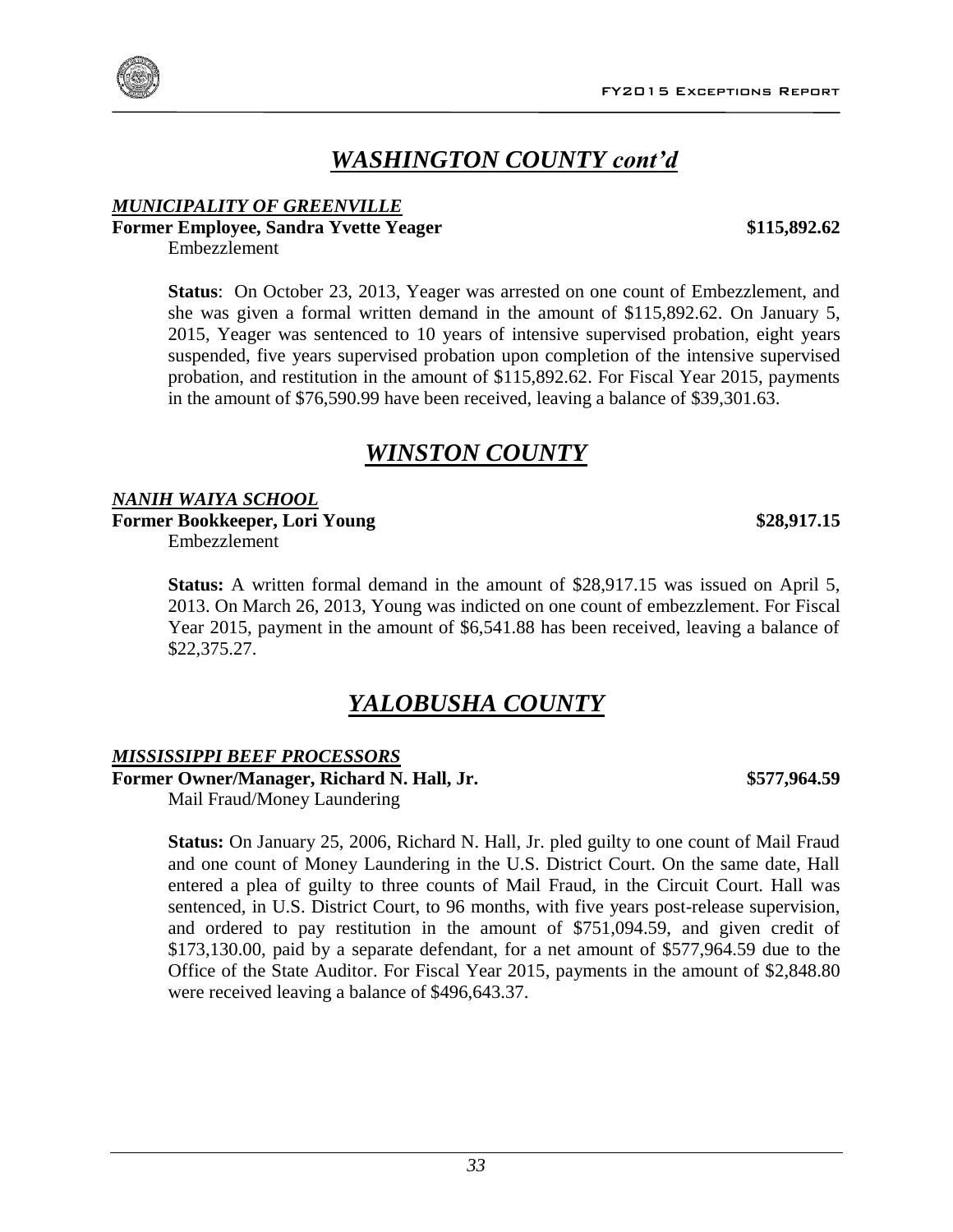## *YALOBUSHA COUNTY cont'd*

#### **Former Contractor, James Draper 1992. 187,725.00**

Interstate Transportation of Money by Fraud/Money Laundering

**Status:** On July 23, 2008, a federal jury convicted James Draper of one count of Interstate Transportation of Money by Fraud and one count of Money Laundering. On November 7, 2008, Draper was sentenced to serve 30 months in prison, to pay a special assessment of \$200.00, make restitution of \$187,725.00 jointly and severely with Richard Hall. Draper was ordered to make a lump sum payment of \$50,000.00. A federal grand jury found Draper guilty of one count of Aiding and Abetting the Interstate Transportation of Moneys Obtained By Fraud, 18 USC 2314, and one count of Money Laundering, 18 USC 1956 on July 23, 2008. For Fiscal Year 2015, payments in the amount of \$4,831.89 were received leaving a balance of \$7,648.67.

## *YAZOO COUNTY*

#### *COUNTY EMPLOYEE*

#### **Road Foreman, Ed Smith \$803.36**

Work on Private Property

**Status:** On May 1, 2015, a written informal demand was issued in the amount of \$803.36. For Fiscal Year 2015, balance has been paid in full and returned to the appropriate deserving entity.

#### *YAZOO COUNTY CHAMBER OF COMMERCE*

**Former Administrative Manager, Carolyn Coates \$39,517.38** Embezzlement

**Status:** On August 23, 2010, Carolyn Coates pled guilty to Embezzlement and was ordered to pay restitution in the amount of \$13,546.40. The bond has already paid \$25,970.98. For Fiscal Year 2015, payments in the amount of \$425.00 have been received, leaving a balance of \$7,401.40.

#### *YAZOO COUNTY CONVENTION AND VISITORS BUREAU*

#### **Former Executive Director, Karen Smith 537,587.51**

Embezzlement

**Status:** On August 13, 2010, Karen Smith pled guilty to Embezzlement. On March 22, 2011, Smith was sentenced to 10 years suspended, with five years of supervised probation and five years unsupervised probation, and was ordered to make restitution of \$37,587.51. For Fiscal Year 2015, payments in the amount of \$1,030.00 have been received, leaving a balance of \$ \$24,798.28.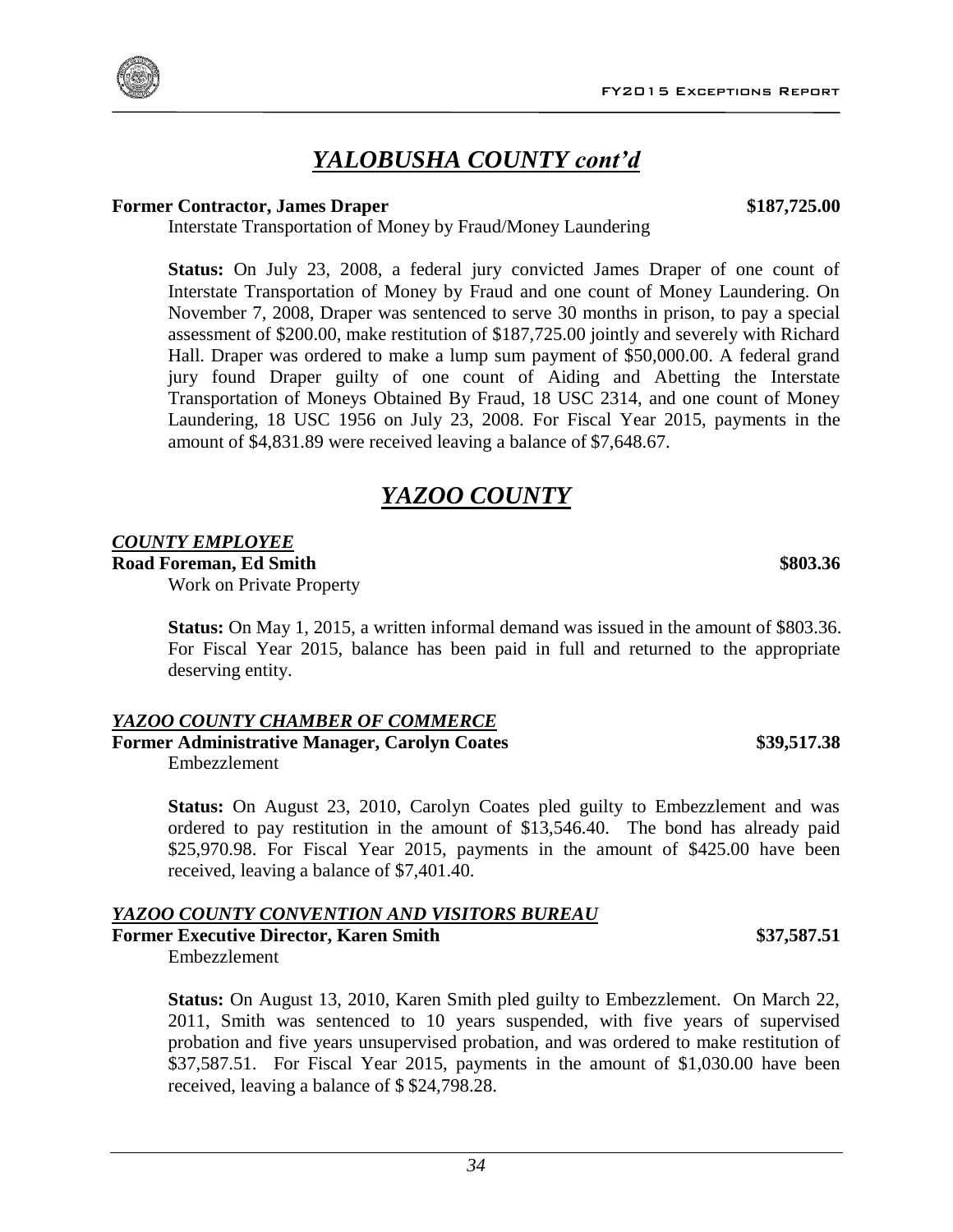



## **EXCEPTIONS TAKEN BY THE PERFORMANCE AUDIT DIVISION**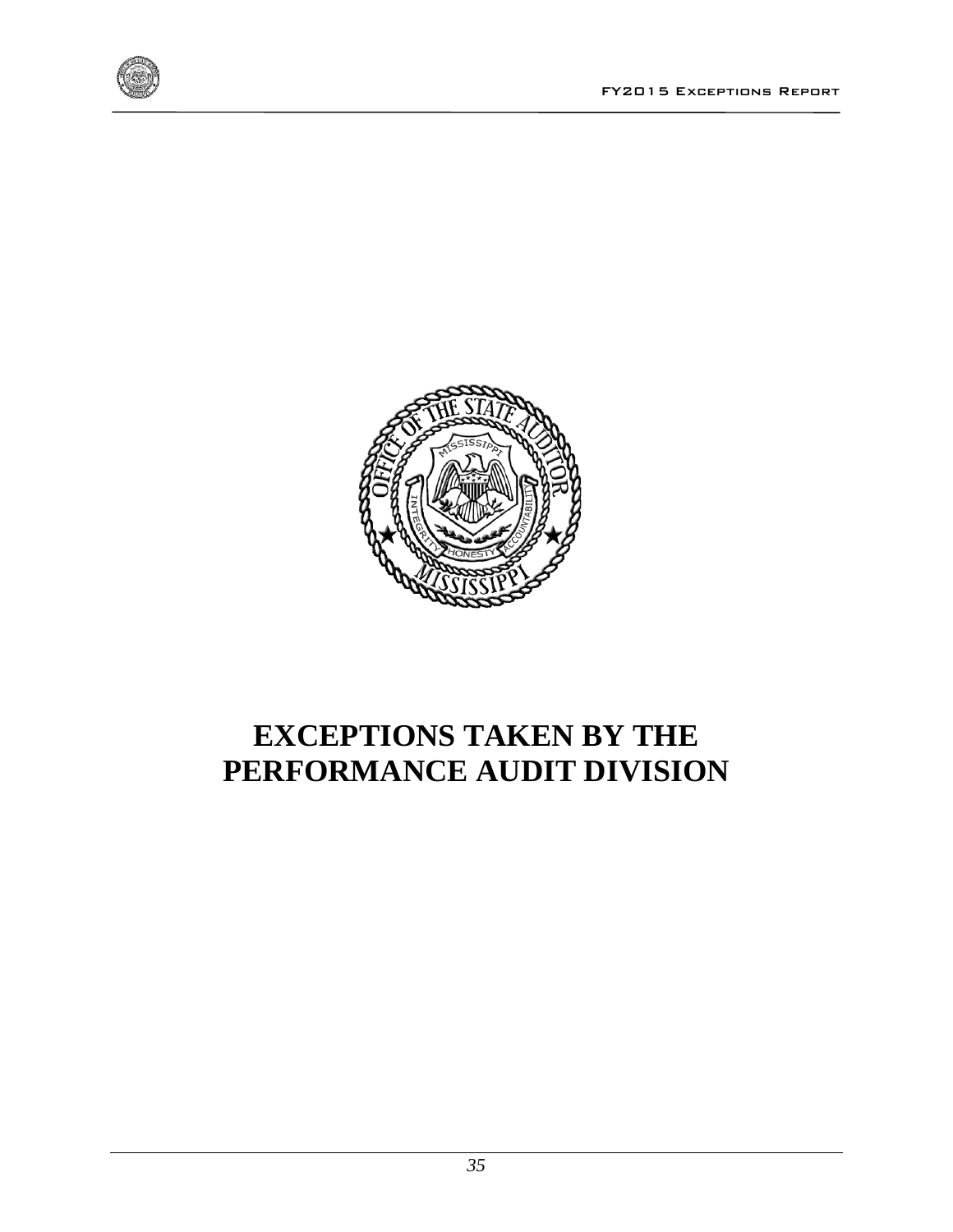

*There were no exceptions taken by the Performance Audit Division for Fiscal Year 2015.*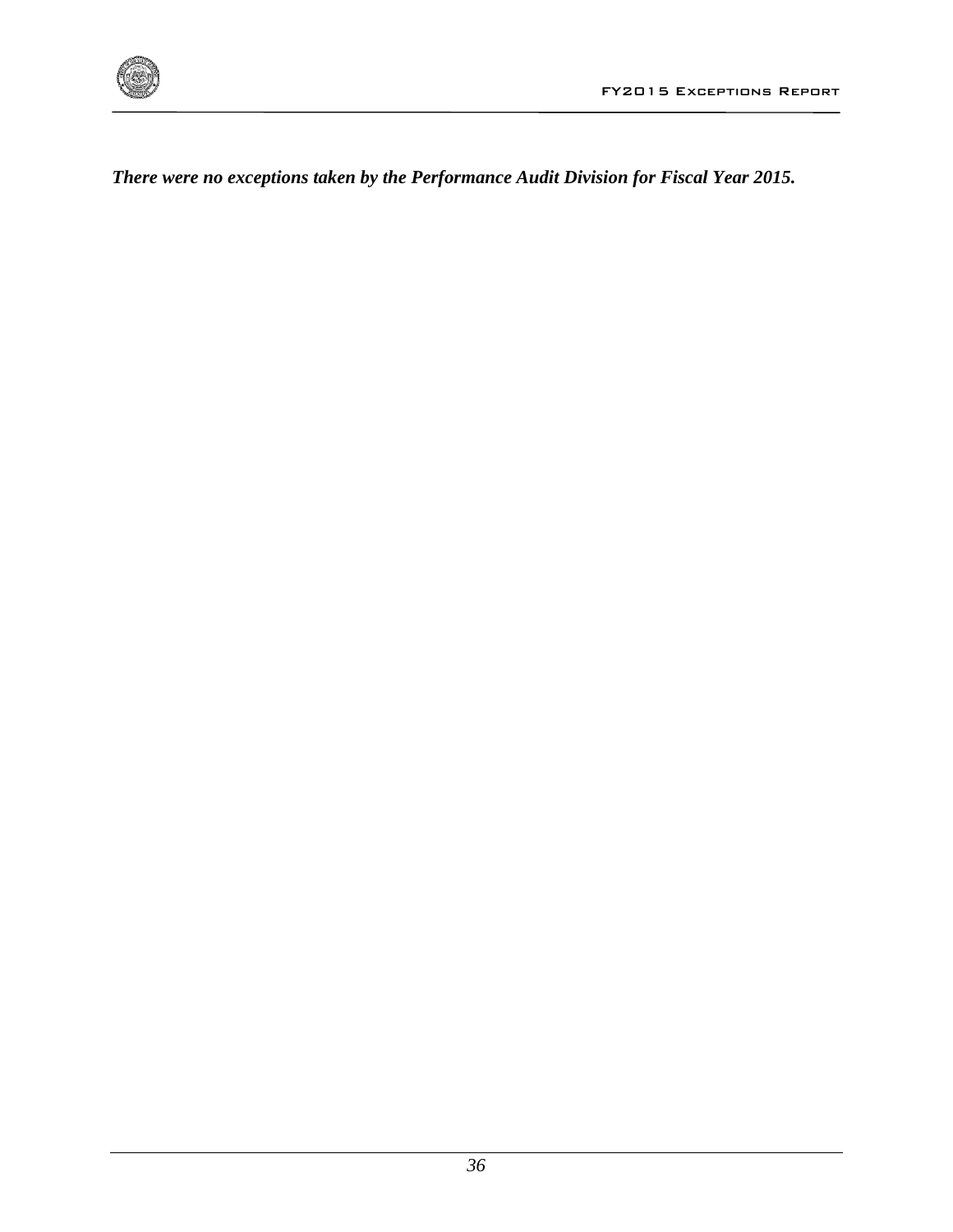



## **EXCEPTIONS TAKEN BY THE PROPERTY DIVISION**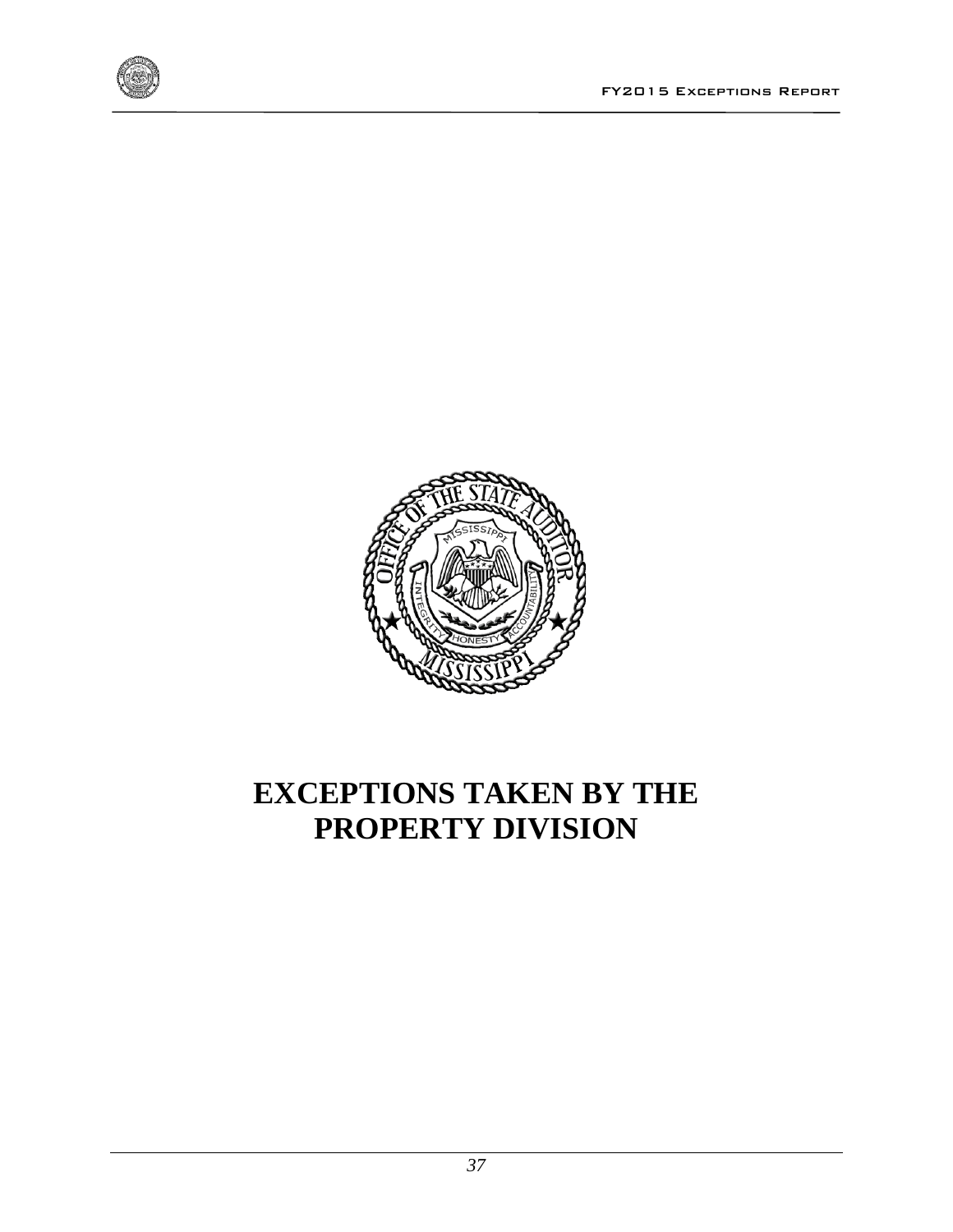

## *BOLIVAR COUNTY*

#### *MISSISSIPPI INSTITITUTIONS OF HIGHER LEARNING*

**Delta State University**

#### **Delta State University Foundation \$766.85**

Repayment for Missing Equipment

Status: Paid in full and settled to the appropriate entity.

## *FORREST COUNTY*

#### *MISSISSIPPI INSTITITUTIONS OF HIGHER LEARNING*

**University of Southern Mississippi**

| <b>Ashlee Breeland</b>    | \$104.79 |
|---------------------------|----------|
| <b>Patrick Browning</b>   | \$7.81   |
| <b>Darcie Conrad</b>      | \$17.99  |
| <b>Elizabeth Cranford</b> | \$27.09  |
| <b>David Davies</b>       | \$11.75  |
| <b>Michael Forster</b>    | \$121.71 |
| <b>Cyndi Gaudet</b>       | \$4.20   |
| G.W. Kelly                | \$6.99   |
| <b>Elizabeth Lefleur</b>  | \$14.48  |
| <b>Keith Long</b>         | \$17.50  |
| V.R. Lyn                  | \$3.14   |
| <b>Ray Newman</b>         | \$38.48  |
| <b>Daniel Norton</b>      | \$15.12  |
| <b>Lisa Nored</b>         | \$122.23 |
| <b>Timothy Rehner</b>     | \$29.00  |
| <b>Carl Rolison, III</b>  | \$58.41  |
| <b>Camp Shelby</b>        | \$48.00  |
| <b>AeroSpace Studies</b>  | \$15.09  |
| <b>Charles Tardy</b>      | \$8.15   |
| <b>Ellen Weinauer</b>     | \$12.38  |

Repayment for Missing Equipment

Status: Paid in full and settled to the appropriate entity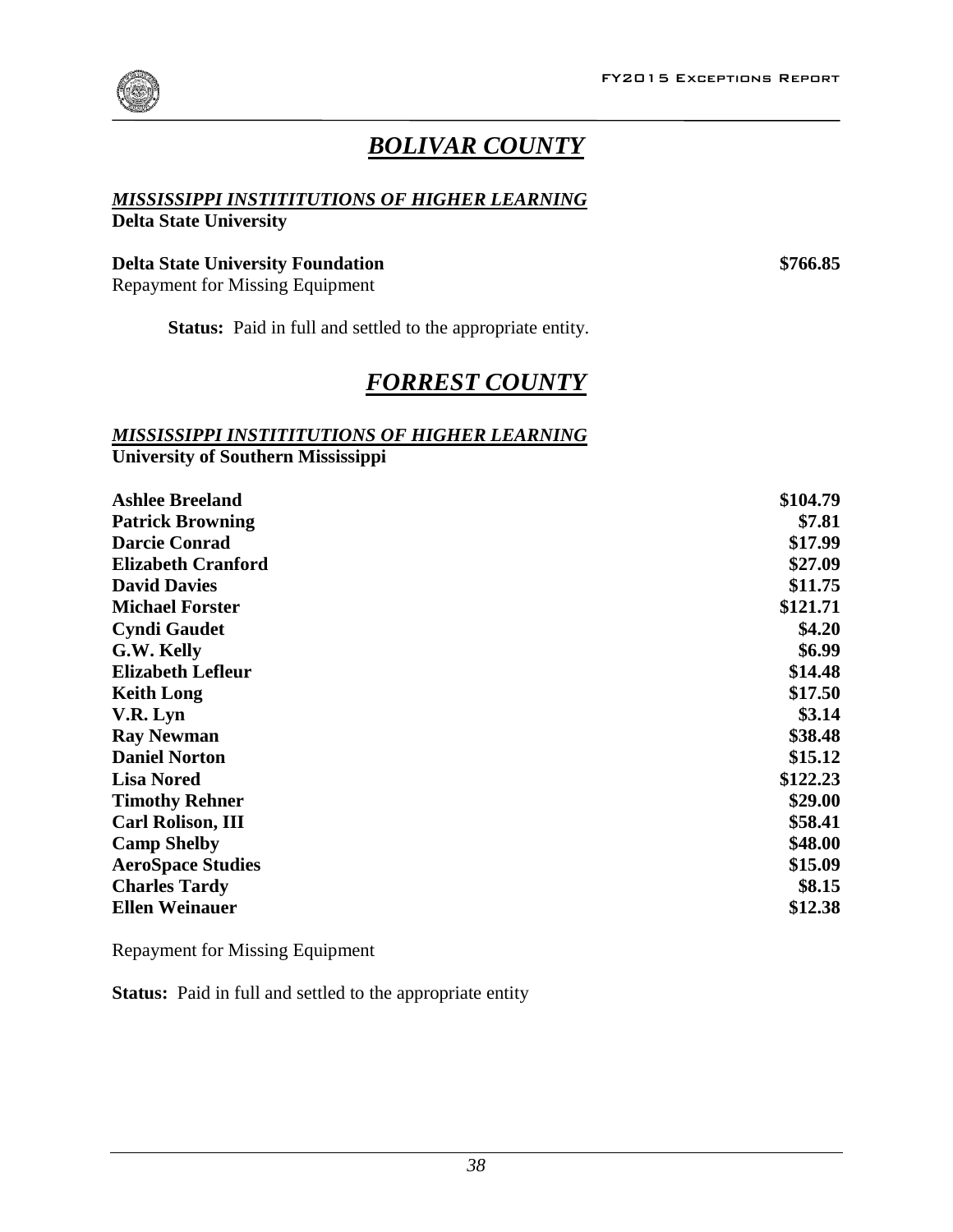

## *HINDS COUNTY*

### *MISSISSIPPI DEPARTMENT OF EDUCATION*

| <b>Dale Allen</b>                                                  | \$19.00    |
|--------------------------------------------------------------------|------------|
| <b>Kenya Baugh</b>                                                 | \$236.00   |
| <b>Jermarcus Bounds</b>                                            | \$125.39   |
| <b>Mary Dunn</b>                                                   | \$13.18    |
| <b>Sandra Edwards</b>                                              | \$9.59     |
| <b>Cheryl Hannah</b>                                               | \$10.30    |
| <b>Jean Harper</b>                                                 | \$20.02    |
| <b>Jan Hawthorne</b>                                               | \$87.18    |
| <b>MSA Prior Budget Year Disbursement</b>                          | \$1,241.57 |
| <b>MSB Activity Fund</b>                                           | \$236.00   |
| <b>Leonard Swilley</b>                                             | \$22.80    |
| <b>Michael Swofford</b>                                            | \$11.53    |
| <b>Tahnya Tremonte</b>                                             | \$12.14    |
| <b>Clifford Triplett</b>                                           | \$11.18    |
| <b>Repayment for Missing Equipment</b>                             |            |
| <b>Status:</b> Paid in full and settled to the appropriate entity. |            |
| <b>DEPARTMENT OF HUMAN SERVICES</b>                                |            |
| <b>Maurice Lewis</b>                                               | \$59.20    |
| <b>Stephanie Williams</b>                                          | \$74.10    |
| <b>Repayment for Missing Equipment</b>                             |            |
| <b>Status:</b> Paid in full and settled to the appropriate entity. |            |
| MISSISSIPPI EMERGENCY MANAGEMENT AGENCY                            |            |
| <b>William Brown</b>                                               | \$1.00     |
| <b>Julius Green</b>                                                | \$10.00    |
| <b>Susan Perkins</b>                                               | \$245.00   |
| <b>Kimberly Smith</b>                                              | \$4.60     |
| <b>Repayment for Missing Equipment</b>                             |            |

**Status:** Paid in full and settled to the appropriate entity.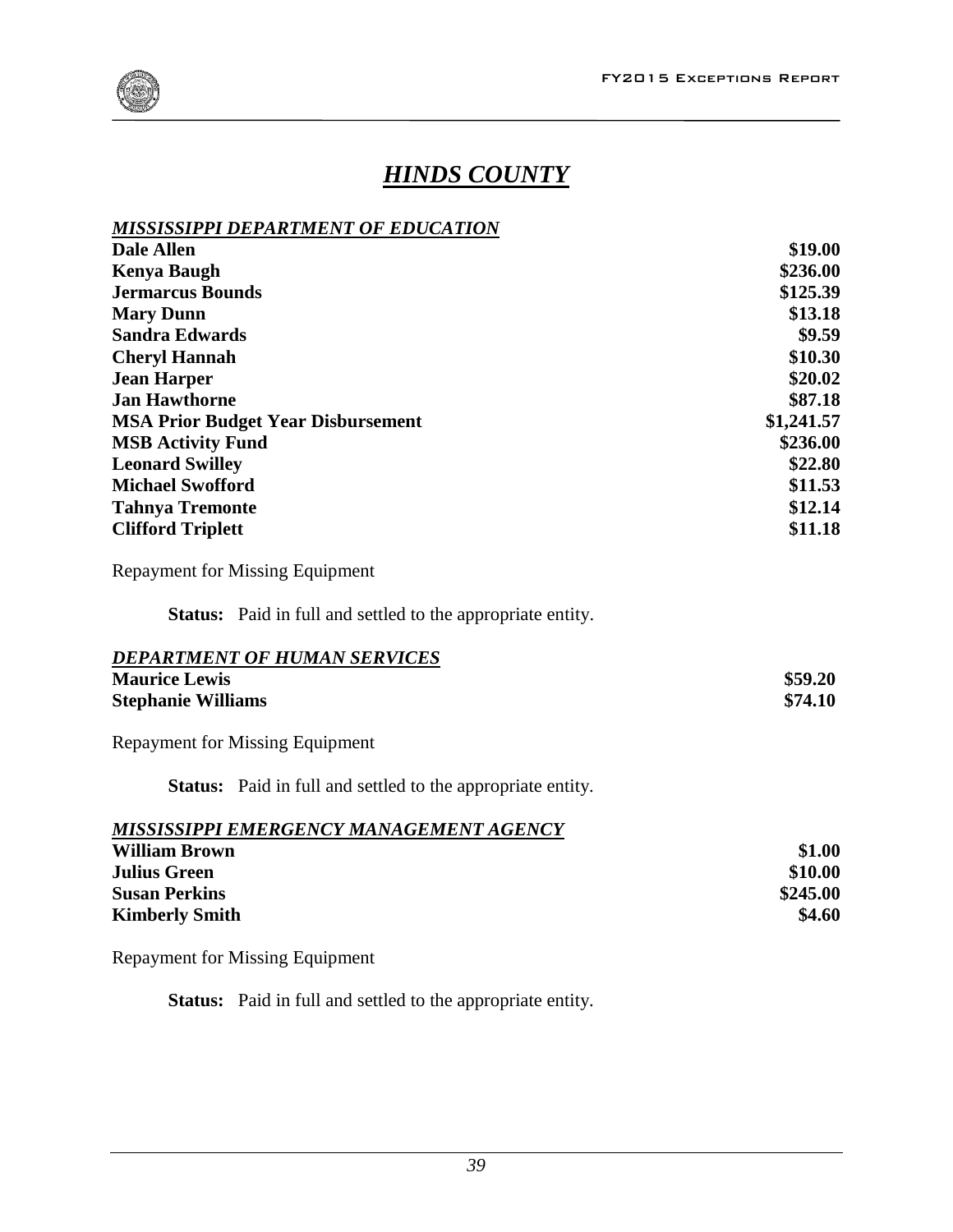

## *HINDS COUNTY cont'd*

#### *MISSISSIPPI STATE PUBLIC DEFENDER* **John C. Helmert \$33.27**

Repayment for Missing Equipment

**Status:** Paid in full and settled to the appropriate entity.

#### *MISSISSIPPI DEPARTMENT OF WILDLIFE, FISHERIES & PARKS*

| <b>Doyle Bond</b>        | \$6.00   |
|--------------------------|----------|
| <b>Willard Busby</b>     | \$41.49  |
| <b>Donald Campbell</b>   | \$12.26  |
| <b>Jerry Carter</b>      | \$169.70 |
| <b>Mark Griffin</b>      | \$10.04  |
| <b>Kallum Herrington</b> | \$1.49   |
| <b>Andre Hollis</b>      | \$6.99   |
| <b>Stu Rayborn</b>       | \$44.52  |
| <b>Matthew Roberts</b>   | \$21.84  |
| <b>Nadie Thomas</b>      | \$10.87  |

Repayment for Missing Equipment

**Status:** Paid in full and settled to the appropriate entity.

## *LEFLORE COUNTY*

## *MISSISSIPPI INSTITITUTIONS OF HIGHER LEARNING*

**Mississippi Valley State University**

| <b>Louis Hall</b>           | \$77.40  |
|-----------------------------|----------|
| Jonchai Kim                 | \$94.00  |
| <b>Lamar Moore</b>          | \$11.35  |
| L. Reed                     | \$365.25 |
| A. Sanders                  | \$183.11 |
| <b>Jackqueline Williams</b> | \$38.54  |
| <b>Tommy Verdell</b>        | \$130.16 |

Repayment for Missing Equipment

**Status:** Paid in full and settled to the appropriate entity.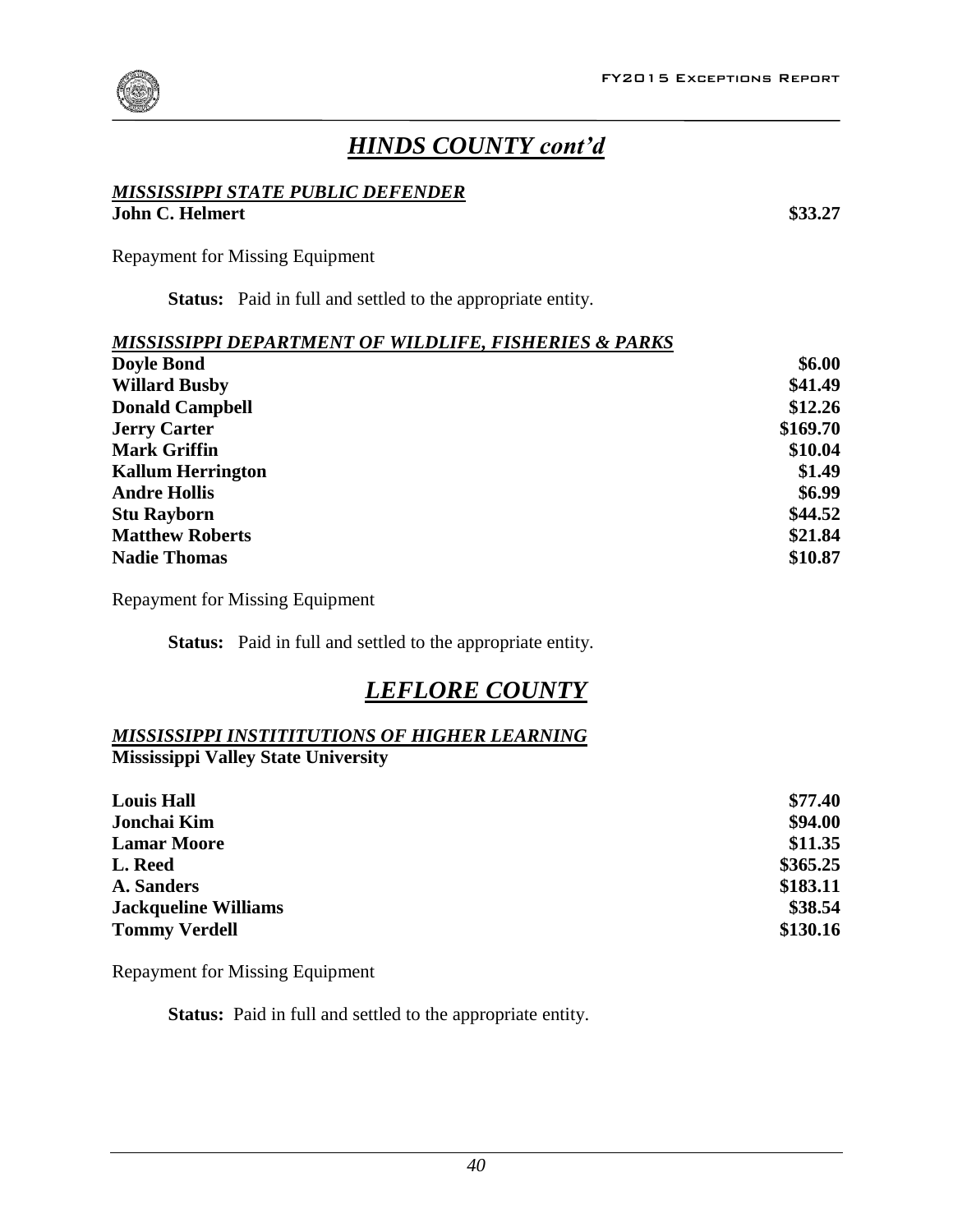





## **INDEX BY COUNTY**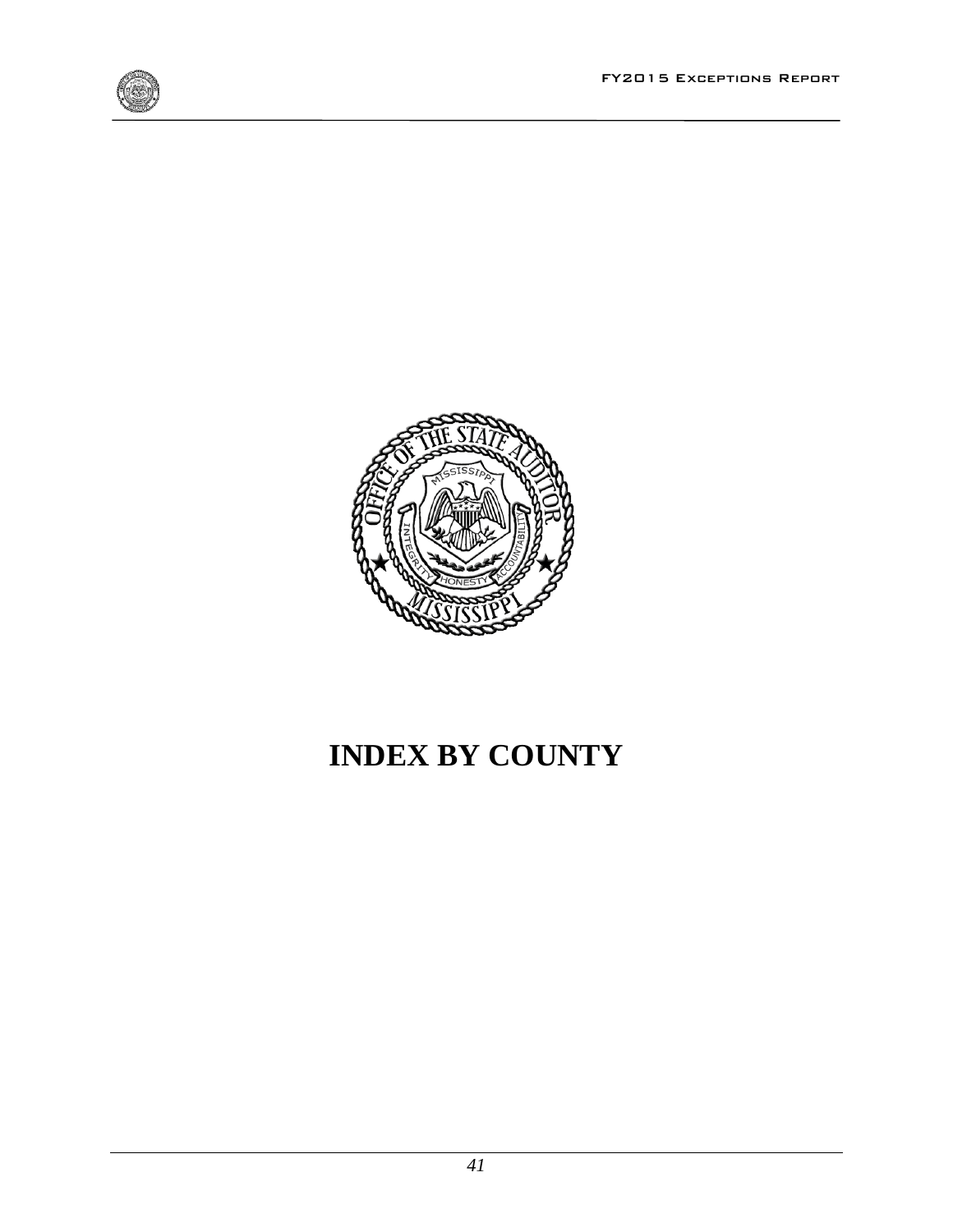

| Adams None              |  |
|-------------------------|--|
|                         |  |
| AmiteNone               |  |
| AttalaNone              |  |
| Benton None             |  |
| Bolivar 11,38           |  |
| Calhoun None            |  |
| Carroll None            |  |
| Chickasaw 11            |  |
| Choctaw None            |  |
| ClaiborneNone           |  |
| ClarkeNone              |  |
| $Clay$ None             |  |
| Coahoma None            |  |
| CopiahNone              |  |
|                         |  |
| Desoto  12              |  |
|                         |  |
|                         |  |
| GeorgeNone              |  |
|                         |  |
| Grenada None            |  |
| Hancock  14             |  |
| Harrison 14, 15, 16, 17 |  |
| Hinds  17, 18, 39, 40   |  |
|                         |  |
| Humphreys 19            |  |
| IssaquenaNone           |  |

| Jefferson Davis 21, 22 |
|------------------------|
|                        |
| KemperNone             |
|                        |
| Lamar None             |
| LauderdaleNone         |
| LawrenceNone           |
| LeakeNone              |
| LeeNone                |
|                        |
|                        |
| LowndesNone            |
|                        |
|                        |
| Marshall None          |
| MonroeNone             |
| MontgomeryNone         |
|                        |
|                        |
|                        |
| OktibbehaNone          |
|                        |
|                        |
|                        |

| Pike None          |  |
|--------------------|--|
|                    |  |
|                    |  |
| Quitman 27, 28     |  |
|                    |  |
|                    |  |
| Sharkey None       |  |
| SimpsonNone        |  |
|                    |  |
|                    |  |
|                    |  |
| Tallahatchie 29    |  |
|                    |  |
| Tippah None        |  |
| Tishomingo  30     |  |
| Tunica None        |  |
|                    |  |
| WalthallNone       |  |
|                    |  |
| Washington  32, 33 |  |
| Wayne None         |  |
| Webster None       |  |
| WilkinsonNone      |  |
|                    |  |
| Yalobusha  33, 34  |  |
|                    |  |
|                    |  |